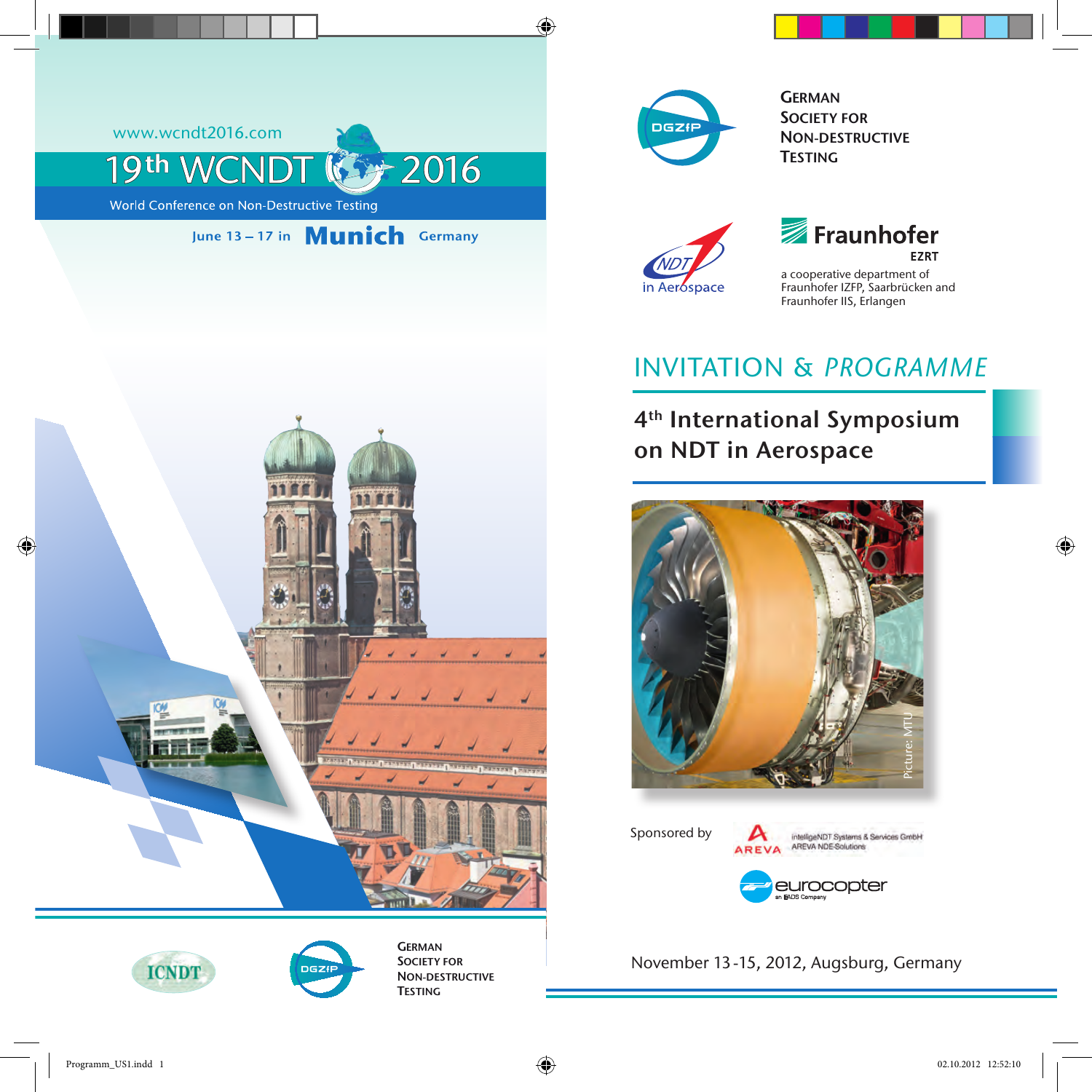# GENERAL INFORMATION GENERAL INFORMATION

#### Registration

until October 31, 2012 please send to German Society for Non-Destructive Testing (DGZfP e.V.) Max-Planck-Str. 6, 12489 Berlin, Germany Phone: +49 30 67807-121/122/123 Fax: +49 30 67807-129, E-mail: tagungen@dgzfp.de Internet: http://www.ndt-aerospace.com

#### Fees

| Registration fee                               | 730.00 €* |
|------------------------------------------------|-----------|
| Presenting authors (only one person per paper) | 480.00 €* |
| Students (without university degree)           | 200.00 €* |
| Retired persons                                | 200.00 €* |
| <b>Additional Conference Evening</b>           | 100.00€   |

\*incl. all conference activities, proceedings on CD-ROM, social programme, coffee breaks, lunch

#### Cancellation

by September 28, 2012: 50 % of the participation fee from September 29, 2012: no refund possible

#### Payment

The payment of the participation fees is requested only in EUR and has to be done after receipt of invoice by October 31, 2012 (receipt of payment).

All payments after this date have to be done by credit card (Visa or Mastercard) or cash at the registration desk.

#### Bank transfer

DGZfP e.V., Berliner Volksbank, Kekuléstr. 2-4, 12489 Berlin, Germany Acc. No. 5940 040 002, BLZ (code) 100 900 00 For international bank transfer please use our International Bank Account Number (IBAN) DE 57 100 90 000 59 400 400 02 SWIFT Code (BIC): BEVODE BB Please quote invoice no. and name of the participant.

#### Conference Venue

Kongress am Park – Augsburg Gögginger Str. 10, 86159 Augsburg, Germany www.kongress-augsburg.de/index.php

#### Conference Secretariat

German Society for Non-Destructive Testing (DGZfP e.V.) Steffi Schäske Max-Planck-Str. 6, 12489 Berlin, Germany Phone: +49 30 67807-120, Fax: +49 30 67807-129 E-mail: tagungen@dgzfp.de

#### Language

All technical papers will be presented in English, simultaneous translation will not be provided.

#### **Proceedings**

The proceedings will be published on CD-ROM and will be handed out at the conference.

#### Hotel Reservation

Hotels can be booked via the conference web page.

#### Social Programme

- Poster and Exhibition Show: November 13, 2012, 17:00 – 20:00 h
- Factory Tour at Premium AEROTEC: November 14, 2012, from 13:30 h
- Conference Evening: November 14, 2012, 20:00 h at Ratskeller Augsburg

#### Exhibition

A vendor exhibition will complement the technical presentations. If you are interested in booking an exhibition stand please contact the conference secretariat.

#### **Exhibitors**

Becker Photonik GmbH ETher NDE LOT-Quantum Design GmbH North Star Imaging Europe Olympus Deutschland GmbH Profile Contrôles Industriels Steinbichler Optotechnik GmbH VisiConsult GmbH Vogt Ultrasonic GmbH / ScanMaster Systems (IRT), Ltd. Volume Graphics GmbH VSG – Visualization Sciences Group YXLON International GmbH

A Post Workshop on Simulation Supported Probability of Detection Methology will be held on Friday, November 16, 2012. Information and programme please find in the programme at page 23.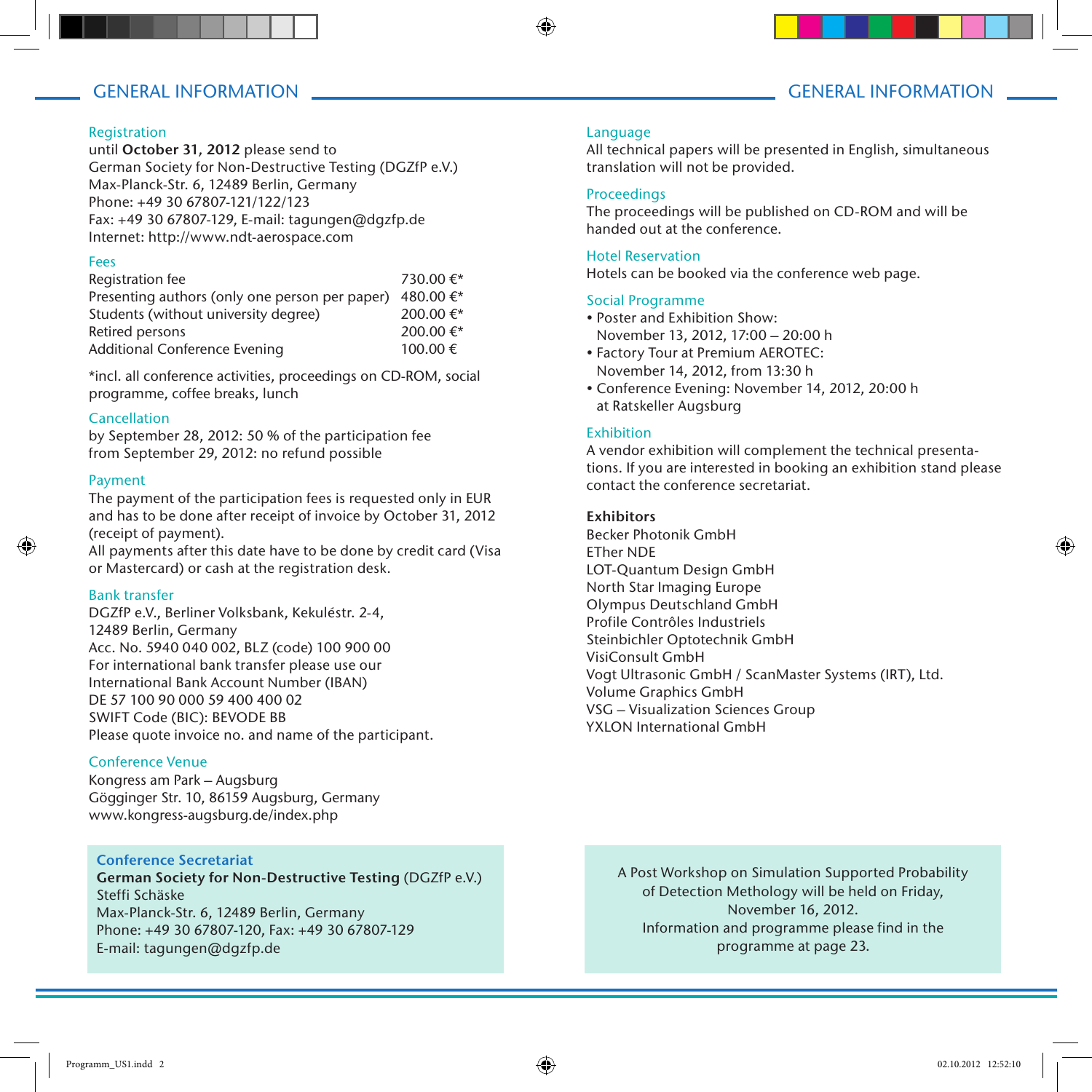# Scope

Non-Destructive Testing and Evaluation (NDT&E) is one of the most essential assets in aerospace structural design. No component manufactured is allowed to pass without having been confronted with any of the various NDT procedures being around. As such, NDT is a guarantee for safety in aerospace and a subject of highest attention. Although aerospace industries have to clearly stick to certified NDT procedures, there is a large amount of technology being currently developed within engineering science which is worth to be discussed on the verge of applicability. The widespread use of modern materials as well as new manufacturing processes in the aerospace industry has also given rise to many new questions regarding their reliability and methods in the light of non-destructive evaluation, both from a research as well as a manufacturing point of view. The continuous discussion on carbon fibre reinforced composites versus high performance metals substitution and vice versa is just an example among many other aspects being discussed.

The Symposium for NDT in Aerospace has been established in 2008 with a first congress in Fürth, Bavaria, hosted by the DGZFP and Fraunhofer IIS to communicate the latest R&D results on the one hand to industrial users and on the other hand to discuss the advanced and improved methods both with scientists as well as with industrial researchers.

After a successful  $2^{nd}$  congress for NDT in Aerospace in 2010 in Hamburg and a 3<sup>rd</sup> symposium in Montreal/Canada, we will continue this event and a  $4<sup>th</sup>$  symposium for NDT in Aerospace will now be held in November 2012 in Augsburg.

The main topics of this event will be the physics of NDT, sensors and material interaction, the system design of complete inspection machines and automated data evaluation. A special focus is given to improvement in inspection speed and transfer of laboratory NDT towards production and manufacturing process integrated testing for inline inspection.

Opportunities for exhibition of technology and posters will be provided, as well as technical visits to relevant aerospace companies.

R. Harley

Prof. Dr. Co. Dr.-Ing. Prof. Dr.-Ing. 2015. Prof. Dr.-Ing.<br>Randolf Hanke Christian Boller Matthia Randolf Hanke Christian Boller Matthias Purschke Fraunhofer IIS and Fraunhofer IZFP and<br>University of Würzburg Saarland University

U Pardi

Saarland University Non-Destructive Testing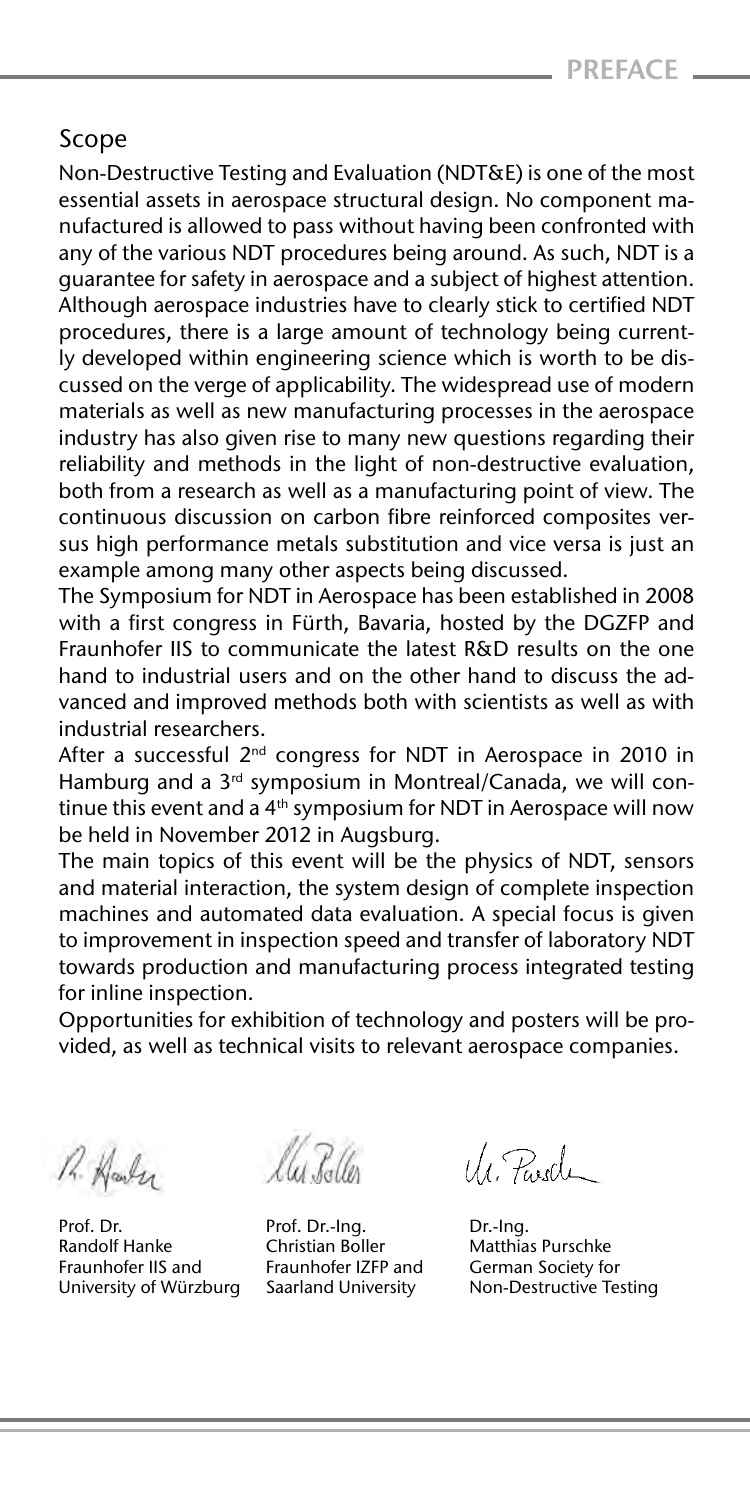# Scientific Committee

| George Akhras         | Royal Military College of Canada, Kingston,<br>Canada   |
|-----------------------|---------------------------------------------------------|
| Hans-Uwe Baron        | MTU Aero Engines, München, Germany                      |
|                       | Clemens Bockenheimer Airbus Operations, Bremen, Germany |
| Christian Boller      | Fraunhofer IZFP, Saarbrücken & Saarland                 |
|                       | University, Saarbrücken, Germany                        |
| Matthias Buderath     | CASSIDIAN, Manching, Germany                            |
| Gerd Busse            | IKT, University of Stuttgart, Germany                   |
| Fu-Kuo Chang          | Stanford University, Stanford, USA                      |
| Jean-Paul Charles     | Eurocopter, France                                      |
| Mark Derriso          | US Air Force Research Laboratory, Wright                |
|                       | Patterson, USA                                          |
| Uwe Ewert             | BAM, Berlin, Germany                                    |
| Rainer Franke         | IMA, Dresden, Germany                                   |
| Stephen C. Galea      | Defence Science and Technology Organisation,            |
|                       | Melbourne, Australia                                    |
| Alfredo Güemes        | Technical University of Madrid, Spain                   |
| <b>Randolf Hanke</b>  | Fraunhofer IIS, Erlangen and University of              |
|                       | Würzburg, Germany                                       |
| Jeong-Beom Ihn        | Boeing Research & Technology, Seattle, USA              |
| Philip Irving         | Cranfield University, Cranfield, United Kingdom         |
| Johann Kastner        | University of Applied Sciences Upper Austria,           |
|                       | Wels, Austria                                           |
| Markus Klug           | Premium AEROTEC, Augsburg, Germany                      |
| Marc Kreutzbruck      | BAM, Berlin, Germany                                    |
| Andrew Malcolm        | Singapore Institute of Manufacturing                    |
|                       | Technology, Singapore                                   |
| Norbert Meyendorf     | Fraunhofer IZFP, Dresden, Germany                       |
| <b>Reinhold Oster</b> | Eurocopter Deutschland, Germany                         |
| William H. Prosser    | NASA Engineering and Safety Center, Hampton,            |
|                       | USA                                                     |
| Veronique Rebuffel    | CEA, Grenoble, France                                   |
| <b>Steve Reed</b>     | Fellow Structural Integrity and Ageing Aircraft,        |
|                       | Salisbury, United Kingdom                               |
| Rainer Stössel        | EADS Innovation Works, München, Germany                 |
| Afzal Suleman         | Instituto Superior Técnico, Lissabon, Portugal          |
| Shenfang Yuan         | Nanjing University of Aeronautics and                   |
|                       | Astronautics, Nanjing, China                            |
| Simon Zabler          | University of Würzburg, Germany                         |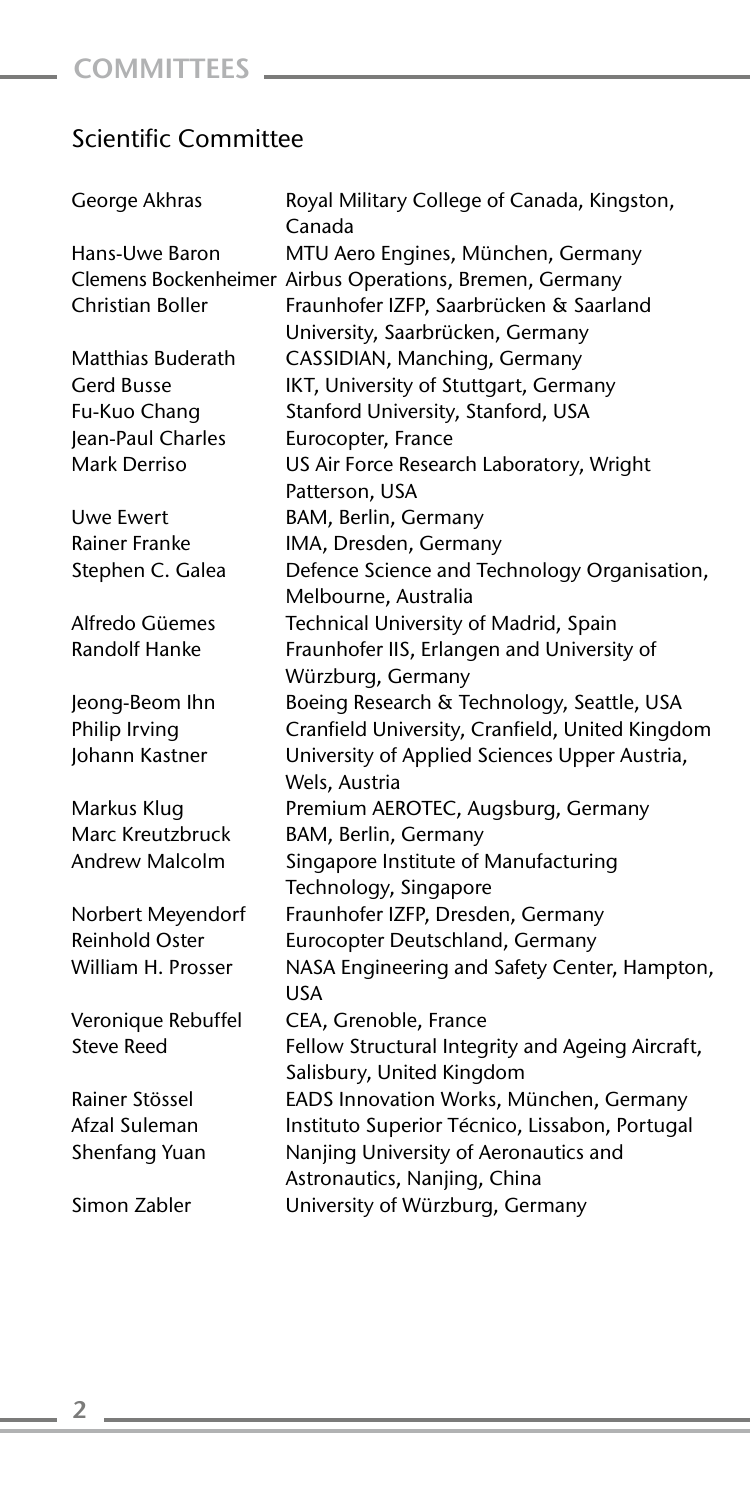# Organising Committee

| Randolf Hanke            | Fraunhofer IIS, Erlangen and University of<br>Würzburg, Germany             |
|--------------------------|-----------------------------------------------------------------------------|
| Christian Boller         | Fraunhofer IZFP, Saarbrücken & Saarland<br>University, Saarbrücken, Germany |
| <b>Matthias Purschke</b> | DGZfP, Berlin, Germany                                                      |
| Steffi Schäske           | DGZfP, Berlin, Germany                                                      |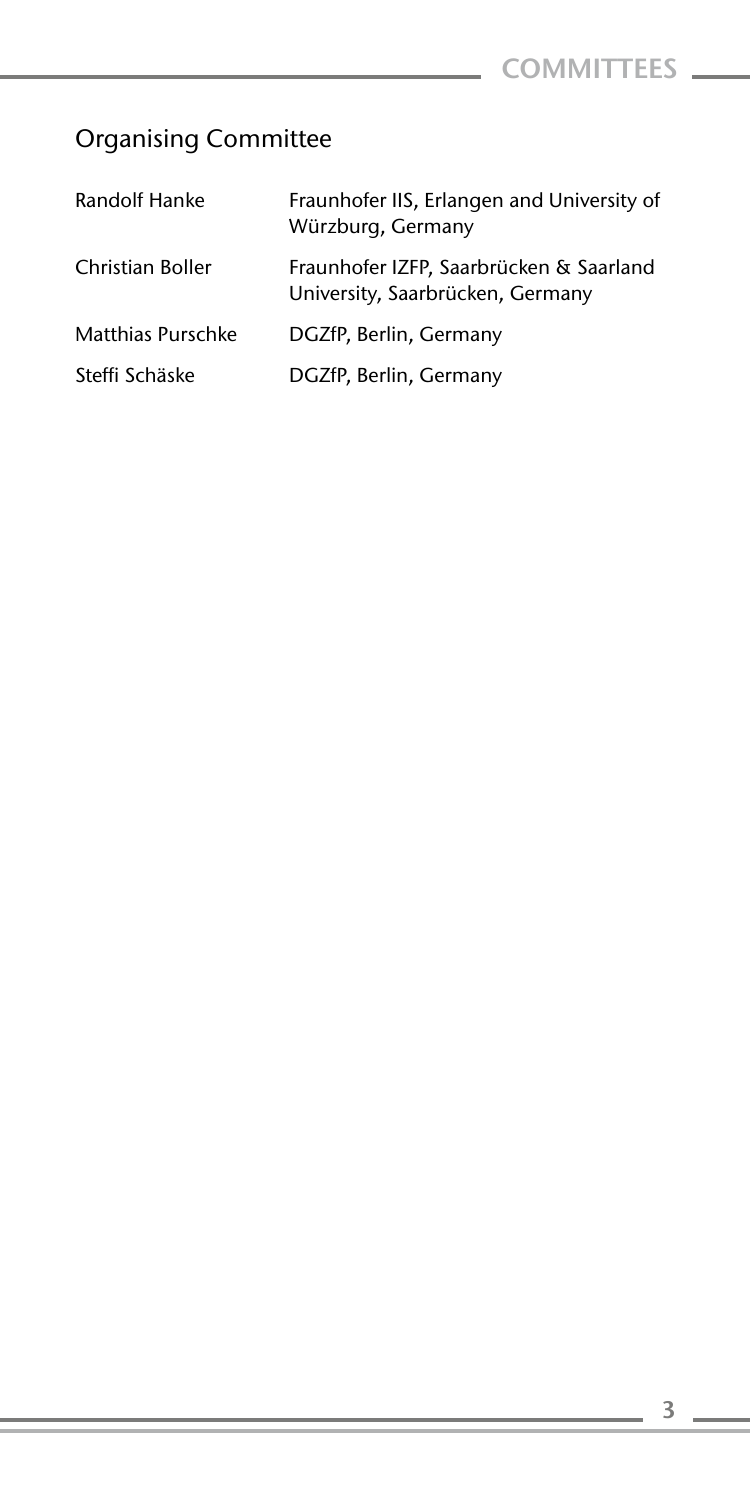**OVERVIEW** 

A Hall Dialog Lebensversicherungs-AG

| $10:00 - 10:30$ | Opening                           |
|-----------------|-----------------------------------|
| $10:30 - 11:15$ | Tu.1.A Plenary Session            |
| Page 6          |                                   |
| $11:30 - 12:30$ | Tu.2.A Laser / Optical            |
| Page 6          |                                   |
| $13:30 - 14:50$ | Tu.3.A Radiography I              |
| Page 8          |                                   |
| $15:20 - 16:40$ | Tu.4.A Radiography II             |
| Page 9          |                                   |
| $17:00 - 20:00$ | <b>Poster and Exhibition Show</b> |
|                 |                                   |

| $09:00 - 09:45$ | We.1.A Plenary Session                    |
|-----------------|-------------------------------------------|
| Page 11         |                                           |
| $10:00 - 11:20$ | We.2.A Data Evaluation                    |
| Page 11         |                                           |
| $11:40 - 12:40$ | We.3.A Material Characterisation          |
| Page 13         |                                           |
| 13:30           | <b>Factory Tour at Premium AEROTEC</b>    |
| 20:00           | Conference Evening at Ratskeller Augsburg |

| $09:00 - 10:20$ | Th.1.A POD I                |
|-----------------|-----------------------------|
| Page 15         |                             |
| $10:50 - 12:10$ | $Th.2.A$ POD II             |
| Page 17         |                             |
| $13:30 - 14:30$ | Th.3.A Thermography         |
| Page 18         |                             |
| $15:00 - 16:20$ | Th.4.A NDT "Out of the Box" |
| Page 19         |                             |
| 16:20           | Closing                     |
|                 |                             |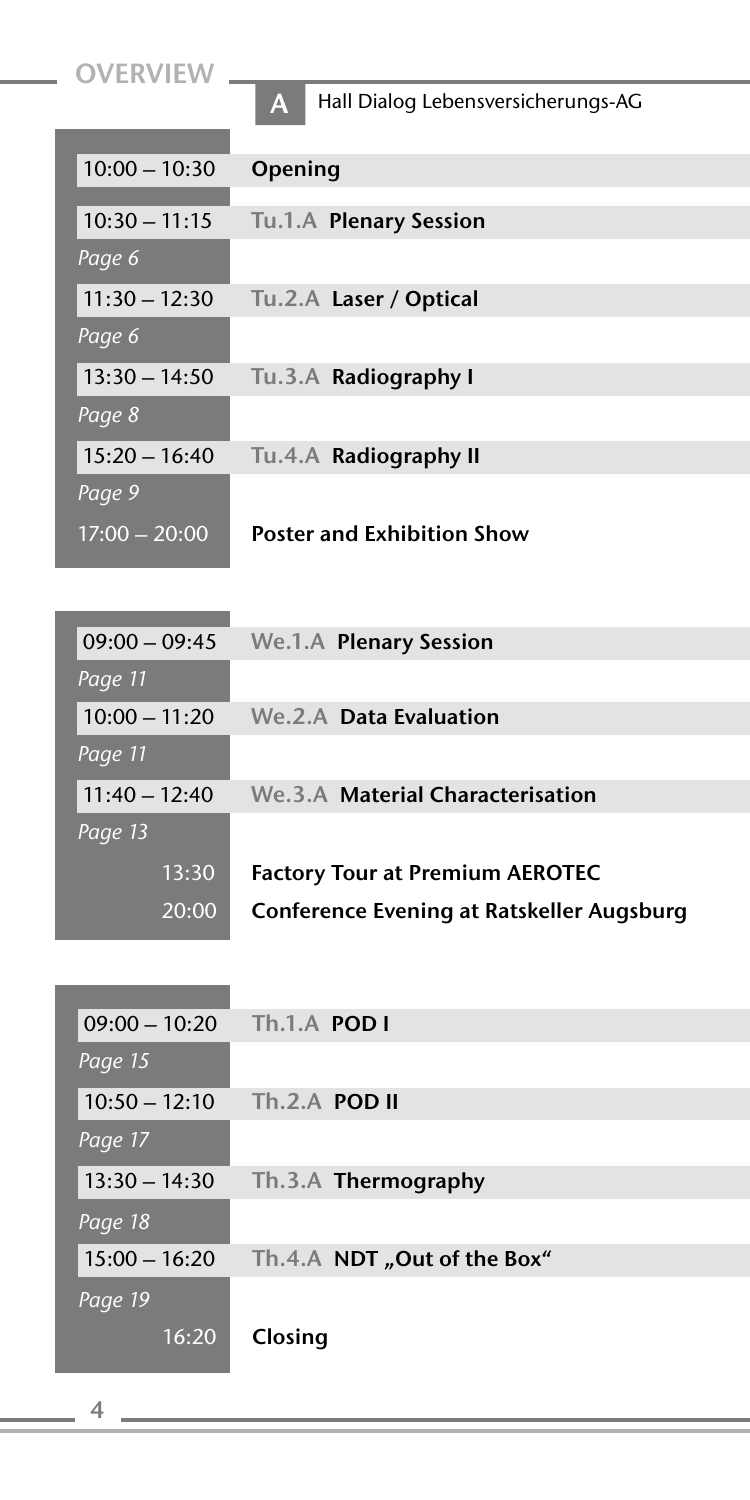

**B** Room Mercedes-Benz

Tu.2.B NDT Systems

Tu.3.B Structural Health Monitoring

Tu.4.B Components Inspection

# Wednesday, November 14, 2012

We.2.B Production Integrated NDT I

We.3.B Production Integrated NDT II

# Thursday, November 15, 2012

- Th.1.B Ultrasonic I
- 10:50 10:50 Jultrasonic I
- 11.3.B Ultrasonic I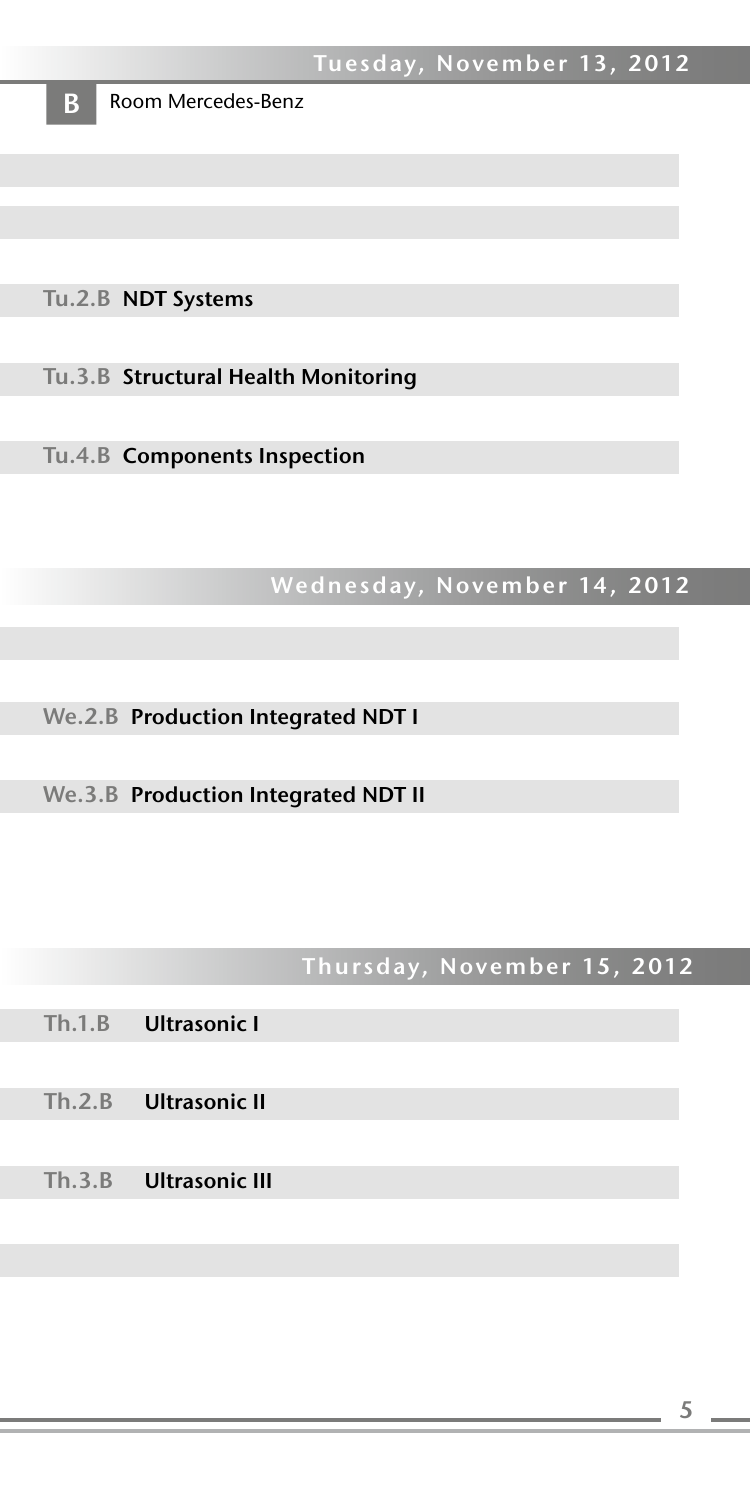

*R. Schön, Steinbichler Optotechnik, Neubeuern, Germany*

# **B** Room Mercedes-Benz

NDT Systems

#### Tu.2.B.1

### Quantitative SQUID Measurements for Eddy Current NDI of Fastener Hole Cracks

*C.-C. Voulgaraki, T. Theodoulidis, University of Western Macedonia, Kozani, Greece; N. Poulakis, Technological Educational Institute (TEI) of Western Macedonia, Kozani, Greece*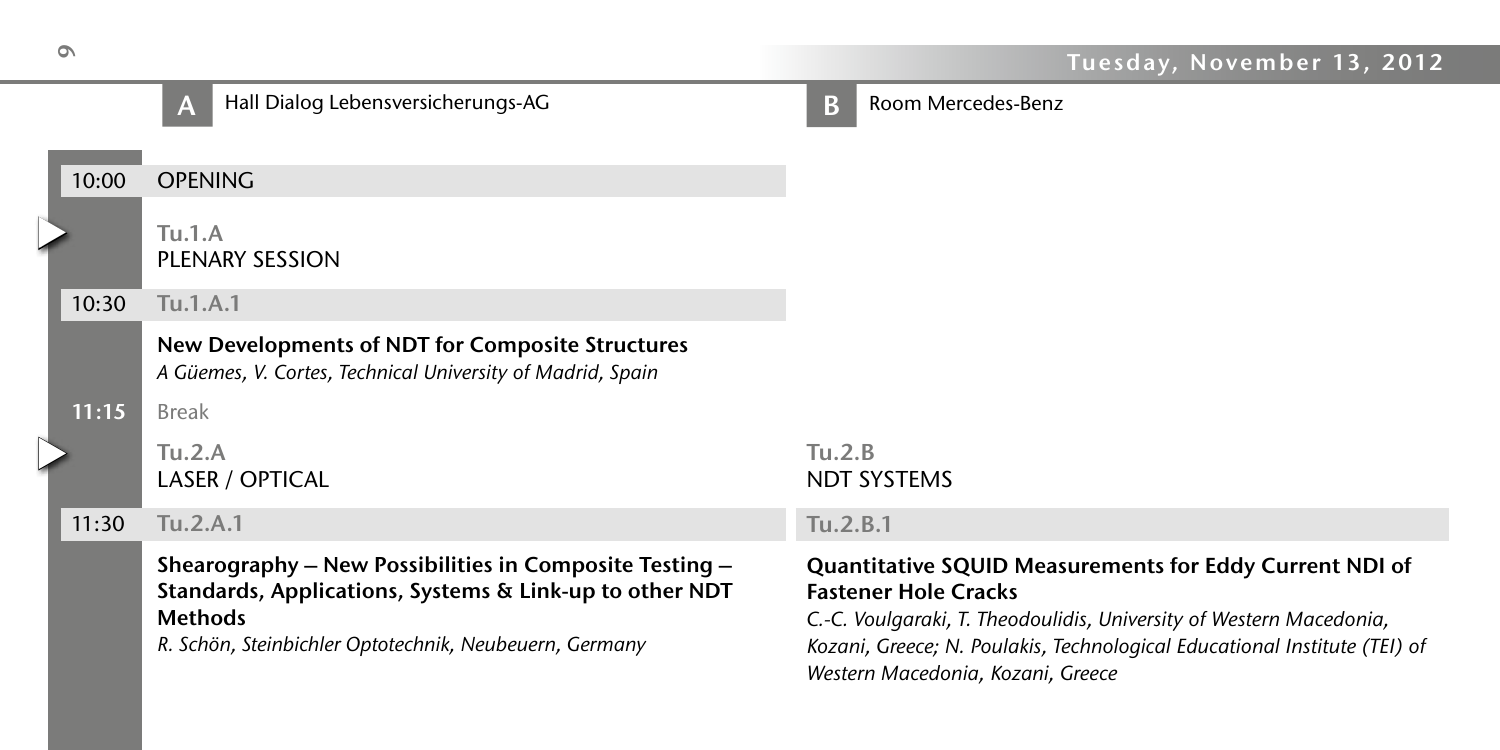#### 11:50 Tu.2.A.2

### Lockin Shearography and Lockin Thermography for NDT of Large Aircraft Components

*M. Rahammer, G. Busse, P. Menner, University of Stuttgart, Germany*

12:10 Tu.2.A.3

#### Laser Adhesion Test for Adhesive Bonded CFRP Structures

 *R. Ecault, Université de Poitiers, Poitiers, France; B. Ehrhart, Fraunhofer IZFP, Saarbrücken, Germany*

## Tu.2.B.2

#### Non-Destructive Measurement of Paint Thickness on Curved CFRP Surfaces

*J.H. Hinken, M. Richter, FI Test- und Messtechnik, Magdeburg, Germany*

#### Tu.2.B.3

#### Automated Air-Coupled Ultrasonic Technique for the Inspection of the EC145 Tailboom

*W. Hillger, D. Ilse, Ingenieurbüro Dr. Hillger, Braunschweig, Germany; R. Stößel, EADS Innovation Works, München, Germany; S. Lang, Eurocopter Deutschland, Donauwörth, Germany; J. Schuller, Eurocopter Deutschland, München, Germany; R. Oster, Eurocopter Deutschland, Ottobrunn, Germany; J. Bosse, B. Thaler, Robo-Technology, Puchheim, Germany*

12:30 Lunch

 $\overline{\phantom{a}}$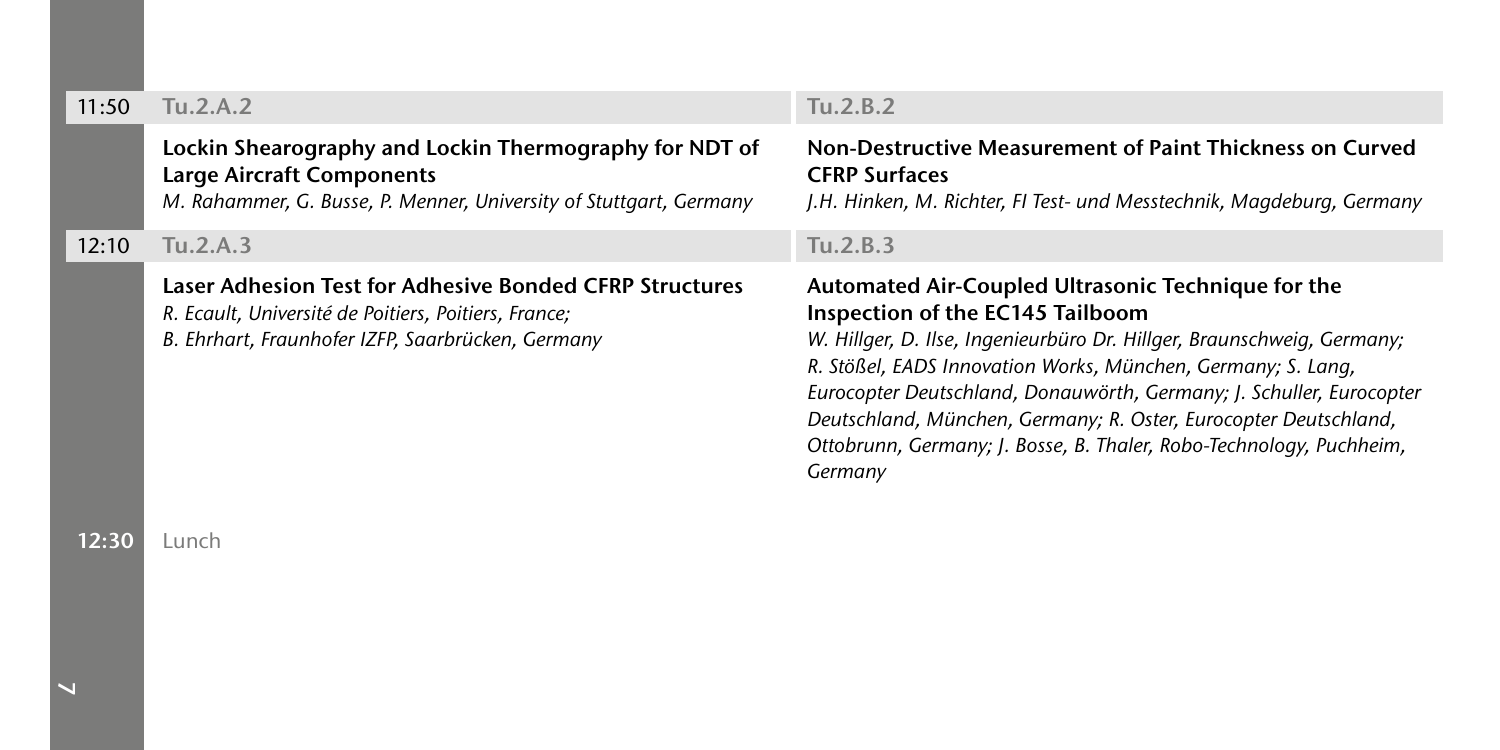#### Tuesday, November 13, 2012

 $\triangleright$ 

# Tu.3.A Radiography I 13:30 Tu.3.A.1 A Hall Dialog Lebensversicherungs-AG BB

## Digital Laminography and Computed Tomography with 600 kV for Aerospace Applications

M. Kurfiß, YXLON International, Hamburg, Germany; G. Streckenbach, YXLON International, Hattingen, Germany

#### 13:50 Tu.3.A.2

 Quality Control for X-Ray Systems – A Tool Chain for NDT Applications

*S. Reisinger, A. Ennen, M. Schmitt, V. Voland, T. Wörlein, Fraunhofer EZRT, Fürth, Germany*

# Room Mercedes-Benz

# Tu.3.B STRUCTURAL HEALTH MONITORING

### Tu.3.B.1

#### Nano & Smart NDE Systems – Applications in Aerospace and Perspectives

*G. Akhras, Royal Military College of Canada, Kingston, Canada* 

# Tu.3.B.2

# A Compensation Method to Account for Environmental Effects on Active Lamb-Wave Based SHM

*K. Schubert, T.B. Block, C. Brauner, A.S. Herrmann, Faserinstitut Bremen, Germany*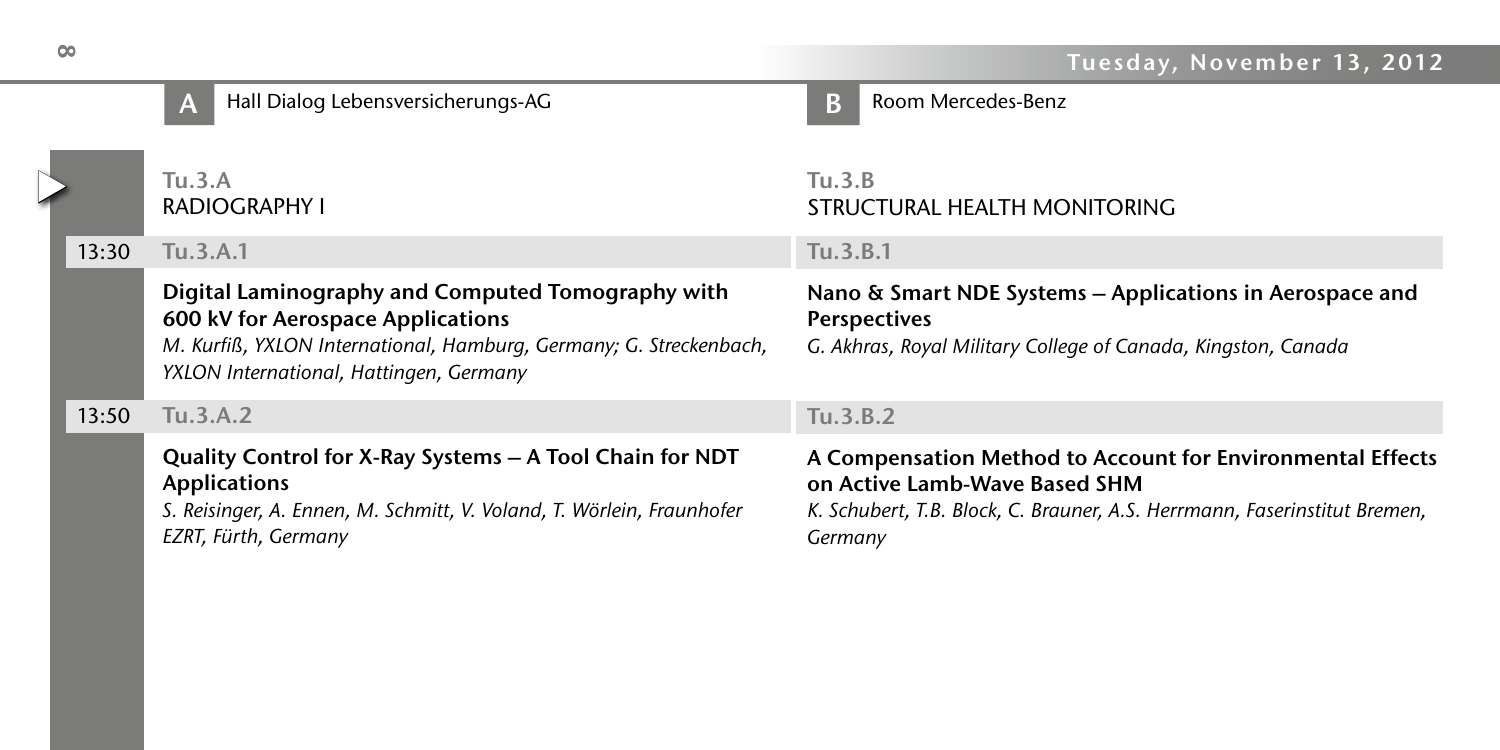| 14:10 | Tu.3.A.3                                                                                                                                                                                               | Tu.3.B.3                                                                                                                                                                                                                                                                                            |
|-------|--------------------------------------------------------------------------------------------------------------------------------------------------------------------------------------------------------|-----------------------------------------------------------------------------------------------------------------------------------------------------------------------------------------------------------------------------------------------------------------------------------------------------|
|       | An Acquisition Geometry-Independant Calibration Tool for<br><b>Industrial Computed Tomography</b><br>J. Hess, P. Kühnlein, S. Oeckl, T. Schön, Fraunhofer IIS, Fürth, Germany                          | Technology, Functionality, and Reliability of Integrated Ultra-<br>sonic Microsystems for SHM in CFRP Airplane Structures<br>F. Schubert, G. Lautenschläger, N. Meyendorf, M. Röllig, Fraunhofer IZFP,<br>Dresden, Germany; M. Franke, Cotesa, Mittweida, Germany; B. Böhme,<br>TU Dresden, Germany |
| 14:30 | Tu.3.A.4                                                                                                                                                                                               | Tu.3.B.4                                                                                                                                                                                                                                                                                            |
| 14:50 | Fast Computed Tomography with Sub Micron Resolution for<br>the Investigation of Microstructures<br>M. Salamon, M. Firsching, M. Khabta, N. Uhlmann, Fraunhofer EZRT,<br>Fürth, Germany<br><b>Break</b> | Design of A WSN Strain Node with Self-Repairing Ability for<br><b>Structural Health Monitoring</b><br>L. Qiu, S. Yuan, Y. Tong, Nanjing University, Nanjing, China                                                                                                                                  |
|       | Tu.4.A<br><b>RADIOGRAPHY II</b>                                                                                                                                                                        | Tu.4.B<br><b>COMPONENTS INSPECTION</b>                                                                                                                                                                                                                                                              |
| 15:20 | Tu.4.A.1                                                                                                                                                                                               | Tu.4.B.1                                                                                                                                                                                                                                                                                            |
| O     | Neutron Tomography as an Alternative Option for<br><b>Non-Destructive Testing</b><br>C. Grünzweig, E. Lehmann, D. Mannes, Paul Scherrer Institut,<br>Villigen, Switzerland                             | Non-Destructive Bond Quality Assessment of CFRP Structures<br>- Status and Way Forward<br>C. Bockenheimer, Airbus Operations SAS, Toulouse, France                                                                                                                                                  |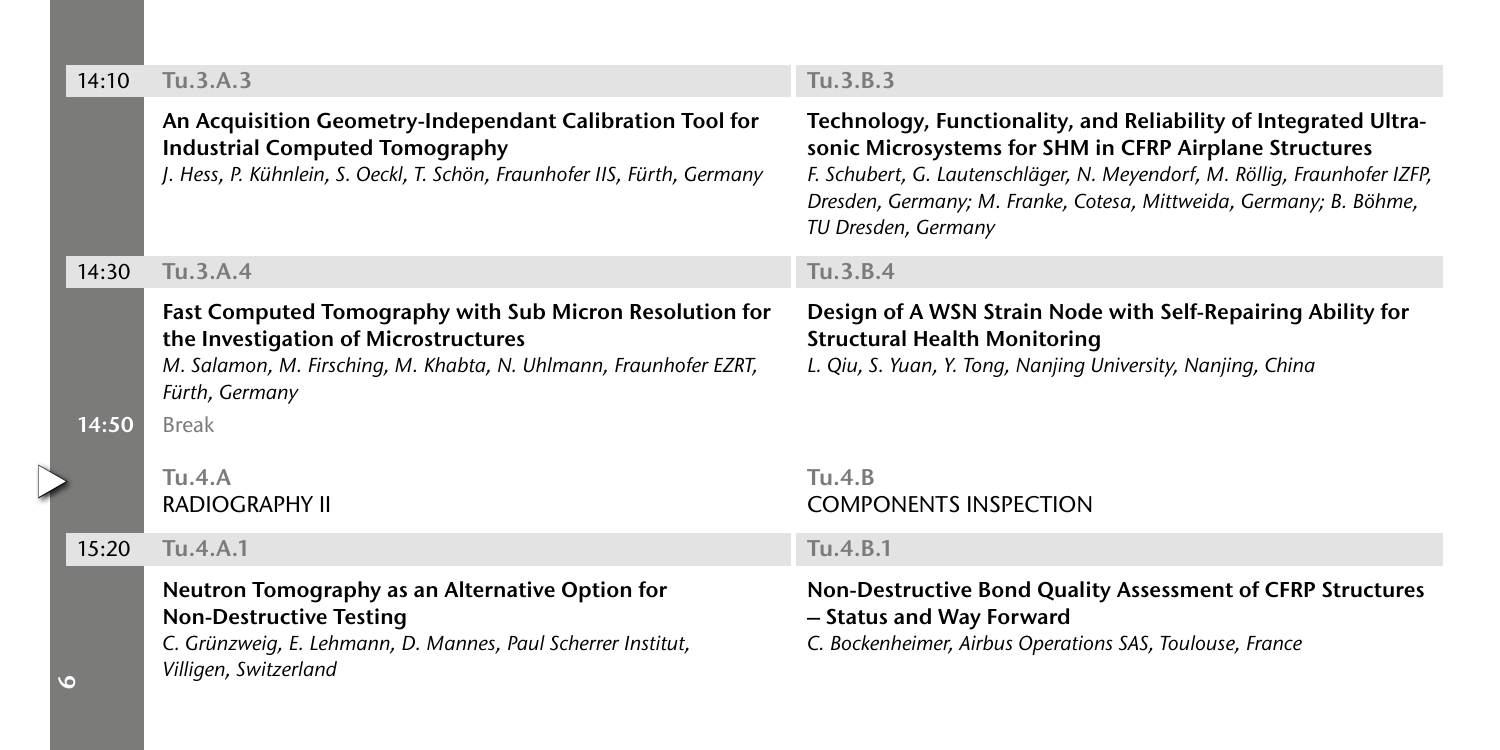# A Hall Dialog Lebensversicherungs-AG National Bunder Bunder

Room Mercedes-Benz

# 15:40 Tu.4.A.2 High Energy X-Ray Imaging for Application in Aircraft and Aerospace Industry *M. Salamon, G. Errmann, N. Reims, N. Uhlmann, Fraunhofer EZRT, Fürth, Germany* 16:00 Tu.4.A.3

#### Defect Site Detection in CFRP Composite Materials Using Interferometric X-Ray Phasecontrast Imaging

*F. Bayer, G. Anton, J. Durst, W. Haas, T. Michel, G. Pelzer, J. Rieger, A. Ritter, T. Weber, Universität Erlangen-Nürnberg, Germany*

16:20 Tu.4.A.4

Automated Practical System Qualification, Validation, and Reporting acc. ASTM E2737-10 for X-Ray Applications in the Aerospace Industry P. Kramm, M. Kurfiß, YXLON International, Hamburg, Germany

 $17:00 - 20:00$ Poster and Exhibition Show

## Tu.4.B.2

#### Real-Time Non-Destructive Testing of Composite Aircraft Structures With a Self-Adaptive Ultrasonic Technique S. Robert, O. Casula, CEA LIST, Gif-sur-Yvette, France; G. Neau, O. Roy, *M2M, Les Ulis, France*

## Tu.4.B.3

#### Contact-Free Detection of Structural Defects by Analysing Structure-Borne Sound in a Wide Spectrum

*H.-J. Ott, H. Schröder, SeLasCo, Bellheim, Germany* 

## Tu.4.B.4

## Computed Tomography of Large Components in Aerospace Industry

*M. Luxa, Fraunhofer IIS, Fürth, Germany*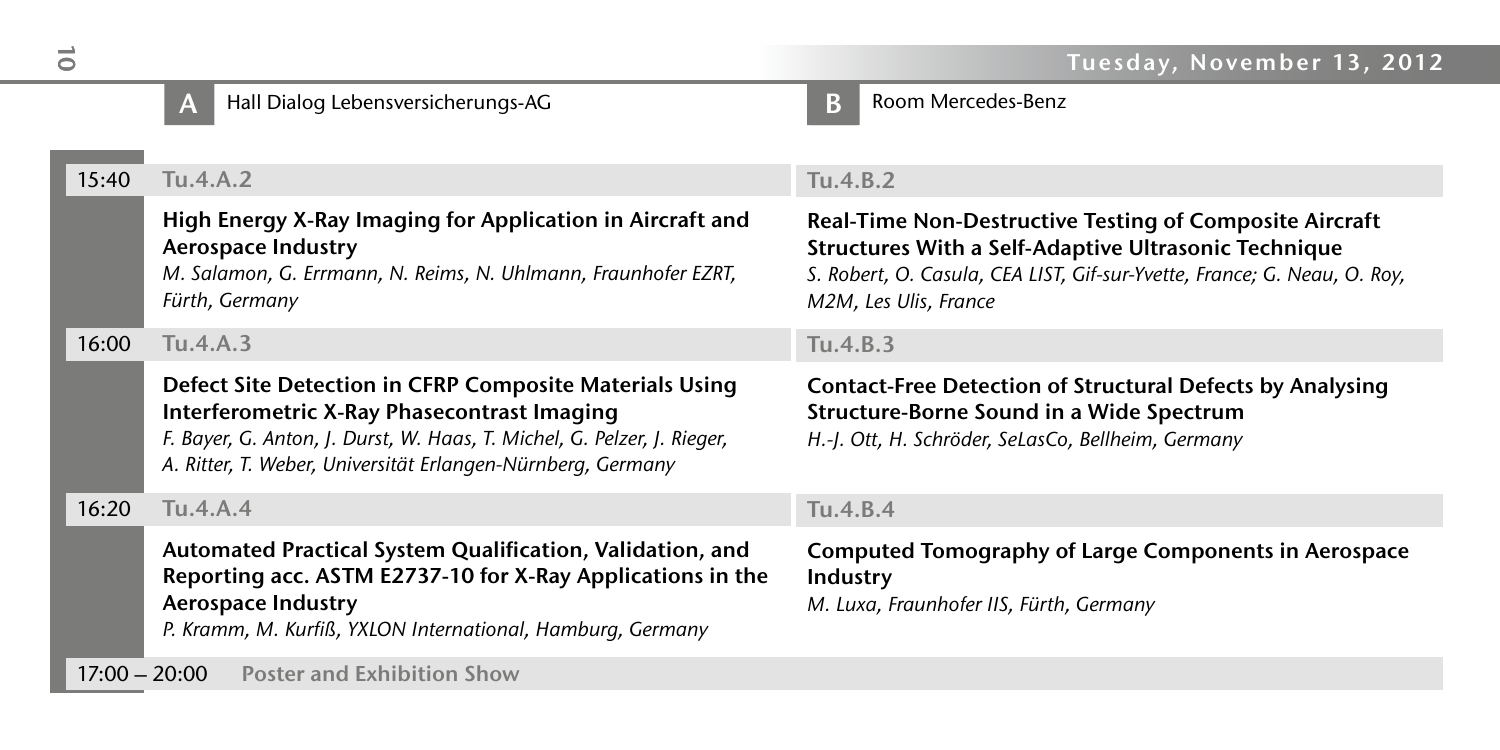# Wednesday, November 14, 2012

|       | Hall Dialog Lebensversicherungs-AG<br>A                                                                                                                                                                                                                  | В        | Room Mercedes-Benz                                                                                                                                                                                                                                                                                                                    |
|-------|----------------------------------------------------------------------------------------------------------------------------------------------------------------------------------------------------------------------------------------------------------|----------|---------------------------------------------------------------------------------------------------------------------------------------------------------------------------------------------------------------------------------------------------------------------------------------------------------------------------------------|
|       | We.1.A<br><b>PLENARY SESSION</b>                                                                                                                                                                                                                         |          |                                                                                                                                                                                                                                                                                                                                       |
| 09:00 | We.1.A.1                                                                                                                                                                                                                                                 |          |                                                                                                                                                                                                                                                                                                                                       |
|       | NDT, Structural Integrity and Prognostics in Health<br><b>Monitoring for Safety Critical Structures</b><br>P. Irving, D. Gagar, P. Foote, Cranfield University, Cranfield, United<br>Kingdom                                                             |          |                                                                                                                                                                                                                                                                                                                                       |
| 09:45 | <b>Break</b>                                                                                                                                                                                                                                             |          |                                                                                                                                                                                                                                                                                                                                       |
|       | We.2.A<br><b>DATA EVALUATION</b>                                                                                                                                                                                                                         | We. 2.B. | <b>PRODUCTION INTEGRATED NDT I</b>                                                                                                                                                                                                                                                                                                    |
| 10:00 | We.2.A.1                                                                                                                                                                                                                                                 | We.2.B.1 |                                                                                                                                                                                                                                                                                                                                       |
|       | Image and Data Processing Techniques Applied to Infrared<br>Thermographic Non-Destructive Inspections of Aeronautical<br><b>Composite Components</b><br>P. Venegas, J. Guerediaga, I. Jorge, I. Lopez, I. Sáez de Ocáriz, L. Vega,<br>CTA, Minano, Spain |          | <b>Quality Assurance for the Manufacturing of Oxide Fibre</b><br><b>Reinforced Ceramic Composites for Aerospace Applications</b><br>T. Ullmann, Y. Shi, DLR, Stuttgart, Germany; S. Becker, Becker Photonik,<br>Porta Westfalica, Germany; N. Rahner, M. Schmücker, DLR, Köln,<br>Germany; G. Busse, University of Stuttgart, Germany |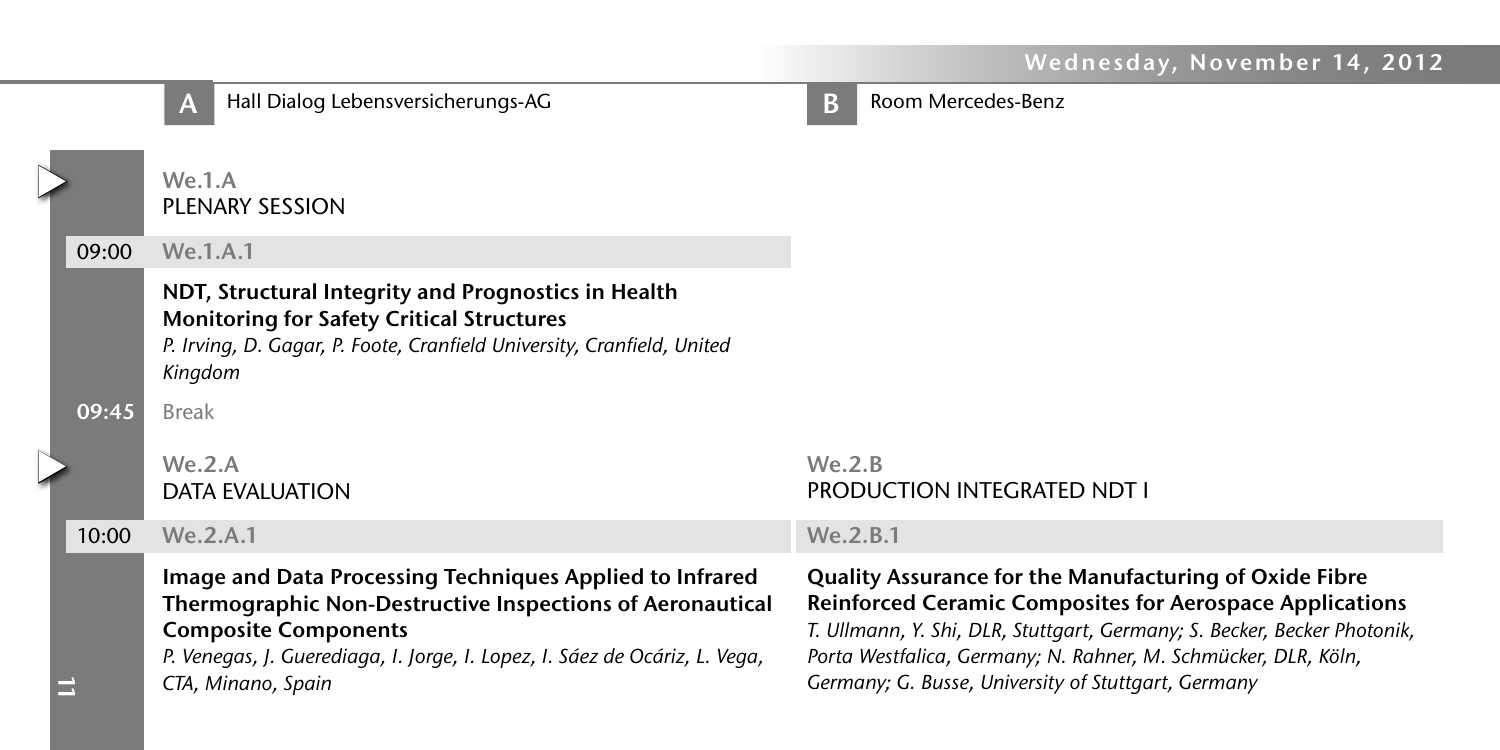|       | Hall Dialog Lebensversicherungs-AG<br>A                                                                                                                                               | Room Mercedes-Benz<br>B                                                                                                                                                                                                                                                                                                                                                                                                                       |
|-------|---------------------------------------------------------------------------------------------------------------------------------------------------------------------------------------|-----------------------------------------------------------------------------------------------------------------------------------------------------------------------------------------------------------------------------------------------------------------------------------------------------------------------------------------------------------------------------------------------------------------------------------------------|
| 10:20 | We.2.A.2                                                                                                                                                                              | We.2.B.2                                                                                                                                                                                                                                                                                                                                                                                                                                      |
|       | Real-Time 3D-Simulation Tool for Ultrasonic Transducers Used<br>in Aeroengine Component Inspections<br>M. Spies, A. Dillhöfer, H. Rieder, Fraunhofer ITWM, Kaiserslautern,<br>Germany | Automated High Throughput Fan Beam CT Turbine Blade Wall<br>Thickness Inspection and Fast 3D Casting and Composite<br>Qualification by Fast Gantry Based Helix CT<br>M. Taupitz, GE Sensing & Inspection Technologies, Neu-Isenburg,<br>Germany; S. Telesz, GE Sensing & Inspection Technologies, Lewistown,<br>USA; O. Brunke, GE Sensing & Inspection Technologies, Wunstorf,<br>Germany; E. Ambos, Ingenieurbüro Ambos, Samswegen, Germany |
| 10:40 | We.2.A.3                                                                                                                                                                              | We.2.B.3                                                                                                                                                                                                                                                                                                                                                                                                                                      |
|       | Fiber Composite Material Analysis in Aerospace Using CT Data<br>T. Dierig, B. Becker, T. Günther, C. Reinhart, Volume Graphics, Heidelberg,<br>Germany                                | Demonstration of Novel Lamb Wave Detection of Flaws during<br>the Layup Process of Composite Laminate Production<br>N. Miesen, R. Benedictus, R. Groves, J. Sinke, Delft University of<br>Technology, Delft, The Netherlands                                                                                                                                                                                                                  |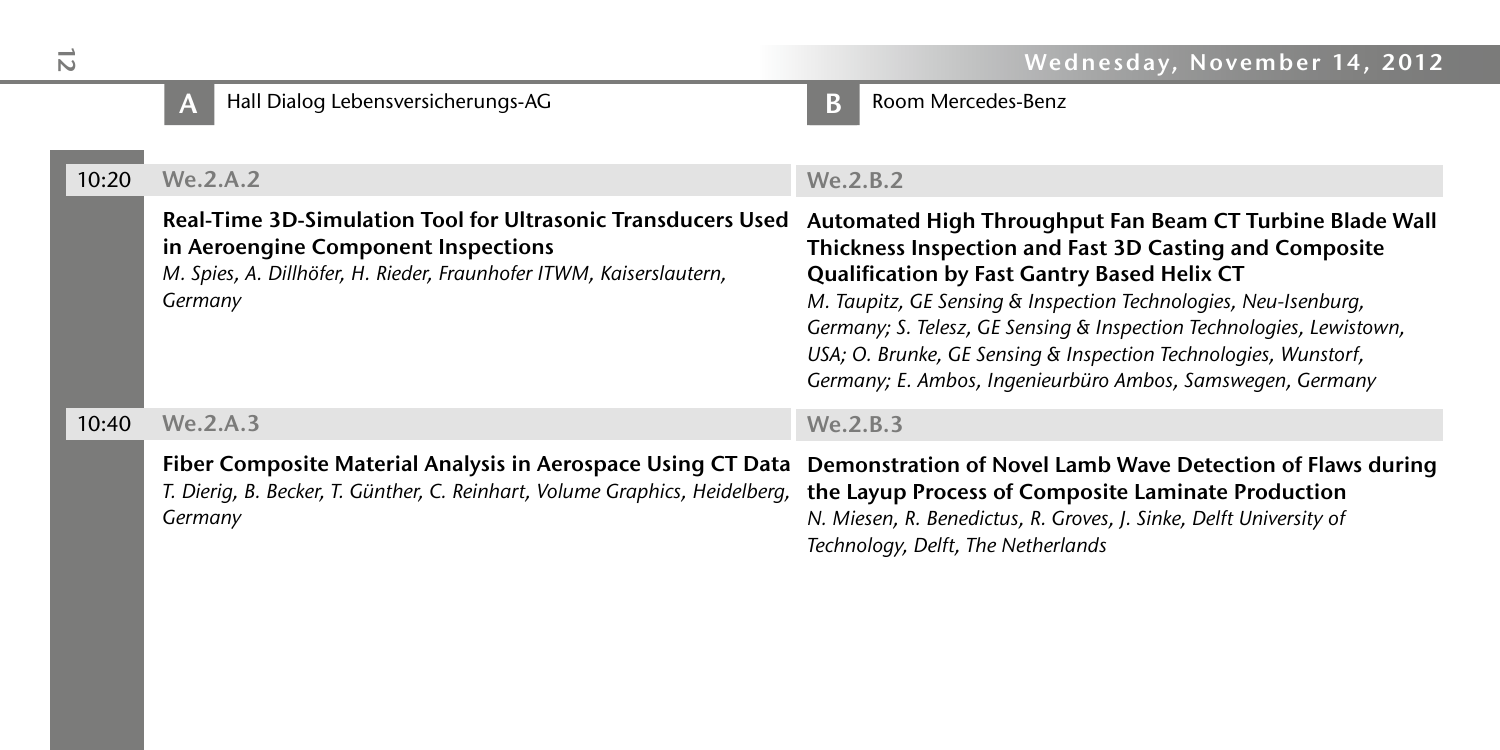#### 11:00 We.2.A.4

### A Phase Synthesis Based Time Reversal Focusing Method for Impact and Damage Imaging of Complex Composite Structures

L. Qiu, M. Liu, S. Yuan, Nanjing University, Nanjing, China

11:20 Break

 $\triangleright$ 

### We.3.A MATERIAL CHARACTERISATION

11:40 We.3.A.1

## Advanced X-Ray Tomographic Methods for Quantitative Characterisation of Carbon Fibre Reinforced Polymers *J. Kastner, B. Plank, D. Salaberger, C. Heinzl, A. Reh, Upper Austria*

*University of Applied Sciences, Wels, Austria*

12:00 We.3.A.2

```
 Study on CFRP Porosity Determination Based on Dual 
Energy CT
```
*U. Haßler, M. Firsching, T. Fuchs, S. Mohr, G. Scholz, Fraunhofer EZRT, Fürth, Germany*

# $W_P$  2 R 4

### Concept Development for Inline Process Control of the Preform-LCM Production Chain

*S. Gubernatis, Eurocopter Deutschland, München, Germany; J.-M. Balvers, C. Weimer, Eurocopter Deutschland, Donauwörth, Germany*

# We.3.B PRODUCTION INTEGRATED NDT II

We.3.B.1

#### Automation in Production Integrated NDT Using Thermography

*T. Schmidt, S. Dutta, DLR, Augsburg, Germany; T. Ullmann, DLR, Stuttgart, Germany*

#### $W_P$  3 R 2

## Robotised UT Transmission NDT of Composite Complex Shaped Parts

*P. Louviot, PROFILE Contrôles Industriels, Chalon sur Saone, France* 

 $\vec{a}$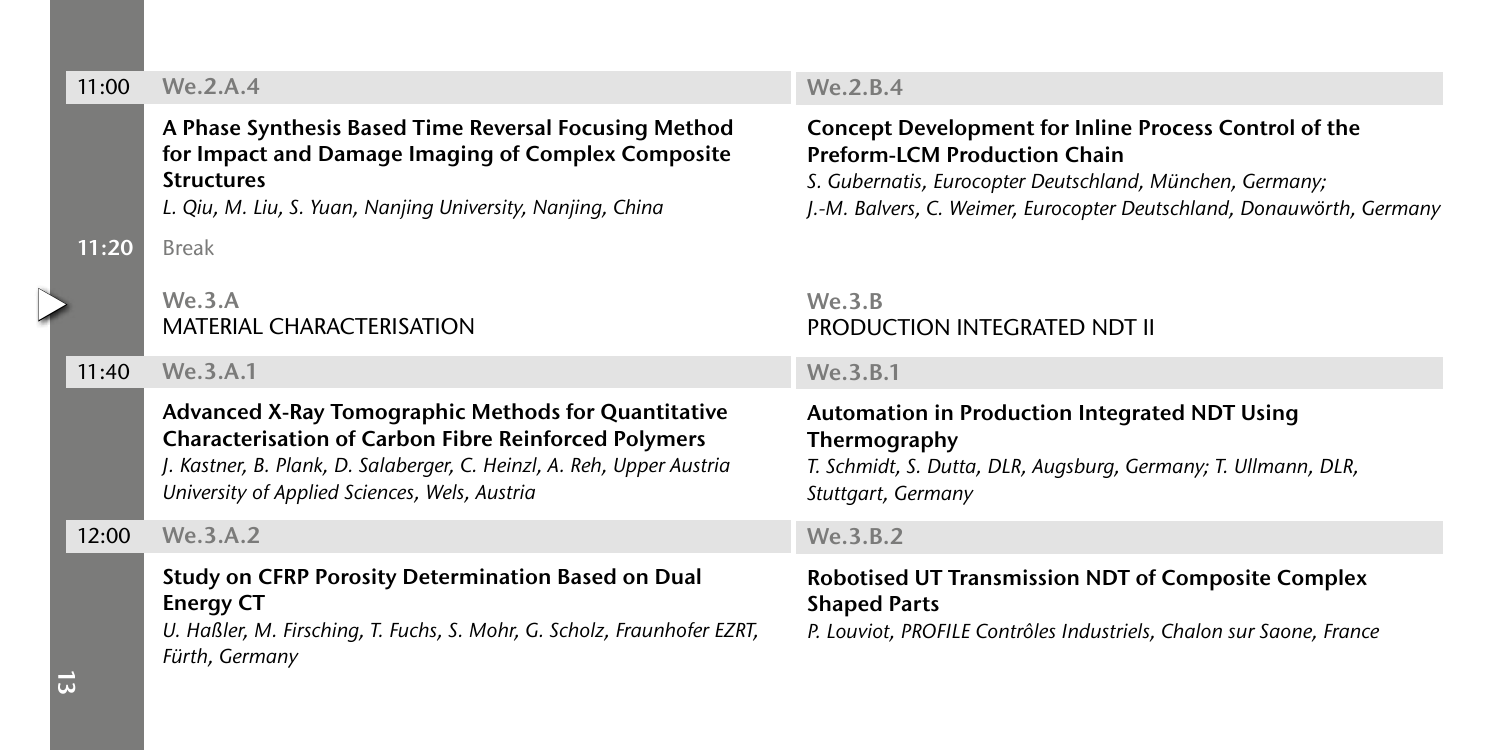# A Hall Dialog Lebensversicherungs-AG and a series of the B Room Mercedes-Benz

We.3.B.3 Process Integrated Inspection of Fiber Composite Parts Using Computed Tomography *S. Oeckl, M. Eberhorn, Fraunhofer IIS, Fürth, Germany; U. Haßler, S. Mohr, Fraunhofer EZRT, Fürth, Germany* 12:20 We.3.A.3 Study of the Influence of Corrosion on Material Properties on Aluminum Foams with Computed Tomography and Thermography *S. Hübner, U. Haßler, A. Osman, Fraunhofer, EZRT, Fürth, Germany;*  Y. Duan, X. Maldague, Université Laval, Québec City, Canada 12:40 Lunch 13:30 Factory Tour at Premium AEROTEC 20:00 Conference Evening at Ratskeller Augsburg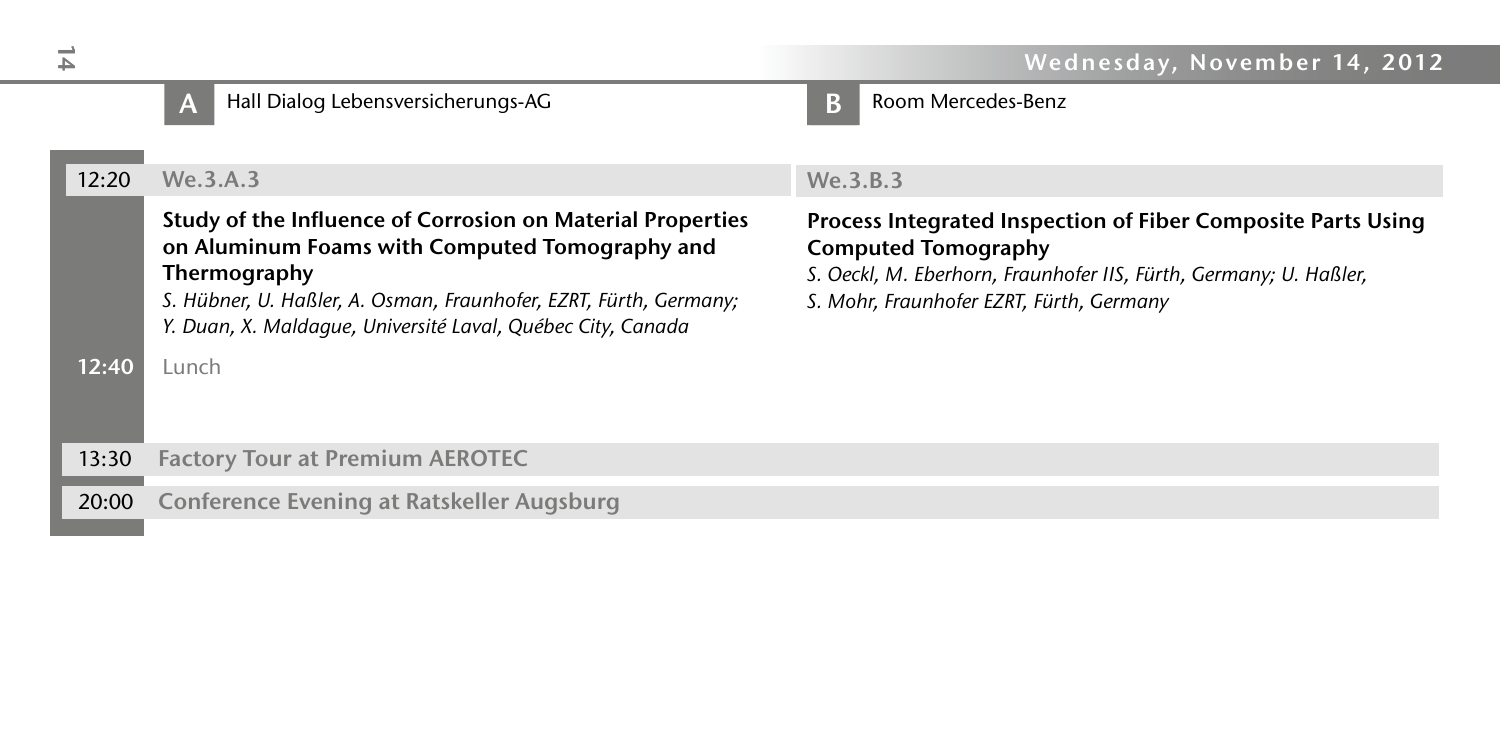# Thursday, November 15, 2012

|       | Hall Dialog Lebensversicherungs-AG<br>A                                                                                                                                                                                           | Room Mercedes-Benz<br>В                                                                                                                                                                                                                                                                         |
|-------|-----------------------------------------------------------------------------------------------------------------------------------------------------------------------------------------------------------------------------------|-------------------------------------------------------------------------------------------------------------------------------------------------------------------------------------------------------------------------------------------------------------------------------------------------|
| 09:00 | Th.1.A<br>POD I<br>Th.1.A.1                                                                                                                                                                                                       | Th.1.B<br>ULTRASONIC I<br>Th.1.B.1                                                                                                                                                                                                                                                              |
|       | Simulation Supported POD Methodology and Validation for<br><b>Automated Eddy Current Procedures</b><br>A. Rosell, Volvo Aero Corporation, Trollhättan, Sweden; G. Persson,<br>Chalmers University of Technology, Göteborg, Sweden | Damage Assessment in a Stiffened Composite Panel Using<br>Non-Linear Data-Driven Modelling and Ultrasonic Guided<br><b>Waves</b><br>M.A. Torres-Arredondo, C.-P. Fritzen, University of Siegen, Germany;<br>L.E. Mujica, D.A. Tibaduiza, Technical University of Catalonia, Barcelona,<br>Spain |
| 09:20 | Th.1.A.2                                                                                                                                                                                                                          | Th.1.B.2                                                                                                                                                                                                                                                                                        |
|       | Production of Real Flaws in Probability of Detection (POD-)<br><b>Samples for Aerospace Applications</b><br>M. Kemppainen, I. Virkkunen, Trueflaw, Espoo, Finland                                                                 | <b>CFRP Bonds Evaluation Using Piezoelectric Transducer</b><br>P. Malinowski, W. Ostachowicz, L. Skarbek, T. Wandowski, Polish Academy<br>of Sciences, Gdansk, Poland                                                                                                                           |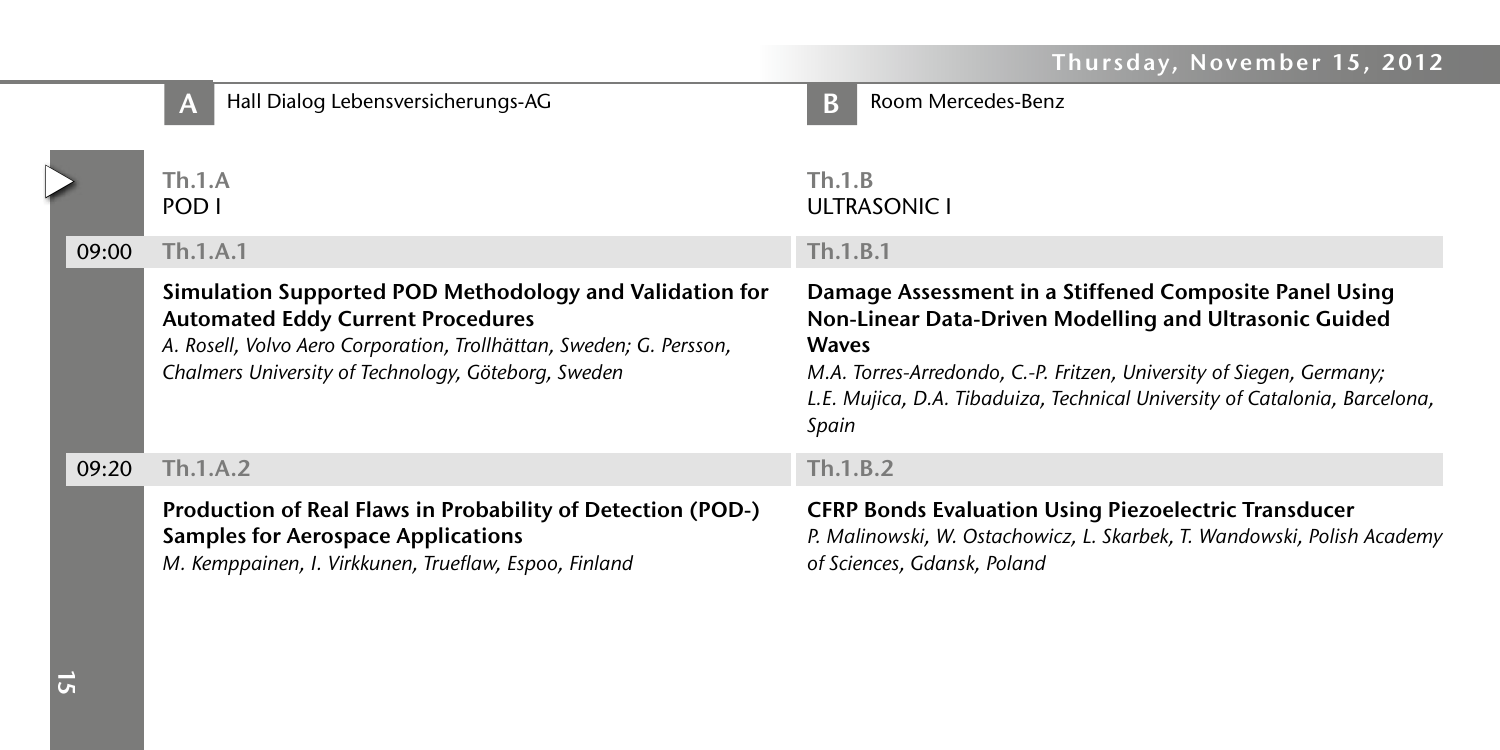# A Hall Dialog Lebensversicherungs-AG and a series of the B Room Mercedes-Benz

# 09:40 Th.1.A.3

 PICASSO ,A New and Original Concept of "Simulation Supported Probability of Detection (POD)"' *N. Maleo, Snecma, Moissy Cramayel, France* 

10:00 Th.1.A.4

 Modeling of the X-Ray Diffraction Lines on the X-Ray Radiographies in the Framework of PICASSO Project

C. Force, A. Vabre, CEA Saclay, Gif-sur-Yvette, France; C. Gilles-Pascaud, S. Legoupil, CEA LIST, Gif-sur-Yvette, France

10:20 Break

### Th.1.B.3

#### Basic Investigations to Establish an Ultrasonic Stress Evaluation Technique for Aero Engine Materials

*S. Hubel, A. Dillhöfer, H. Rieder, M. Spies, Fraunhofer ITWM, Kaiserslautern, Germany; J. Bamberg, R. Hessert, C. Preikszas, MTU Aero Engines, München, Germany*

#### Th.1.B.4

# Mechanized and Automated Ultrasonic Inspection

*G. Vogt, VOGT Ultrasonics, Burgwedel, Germany*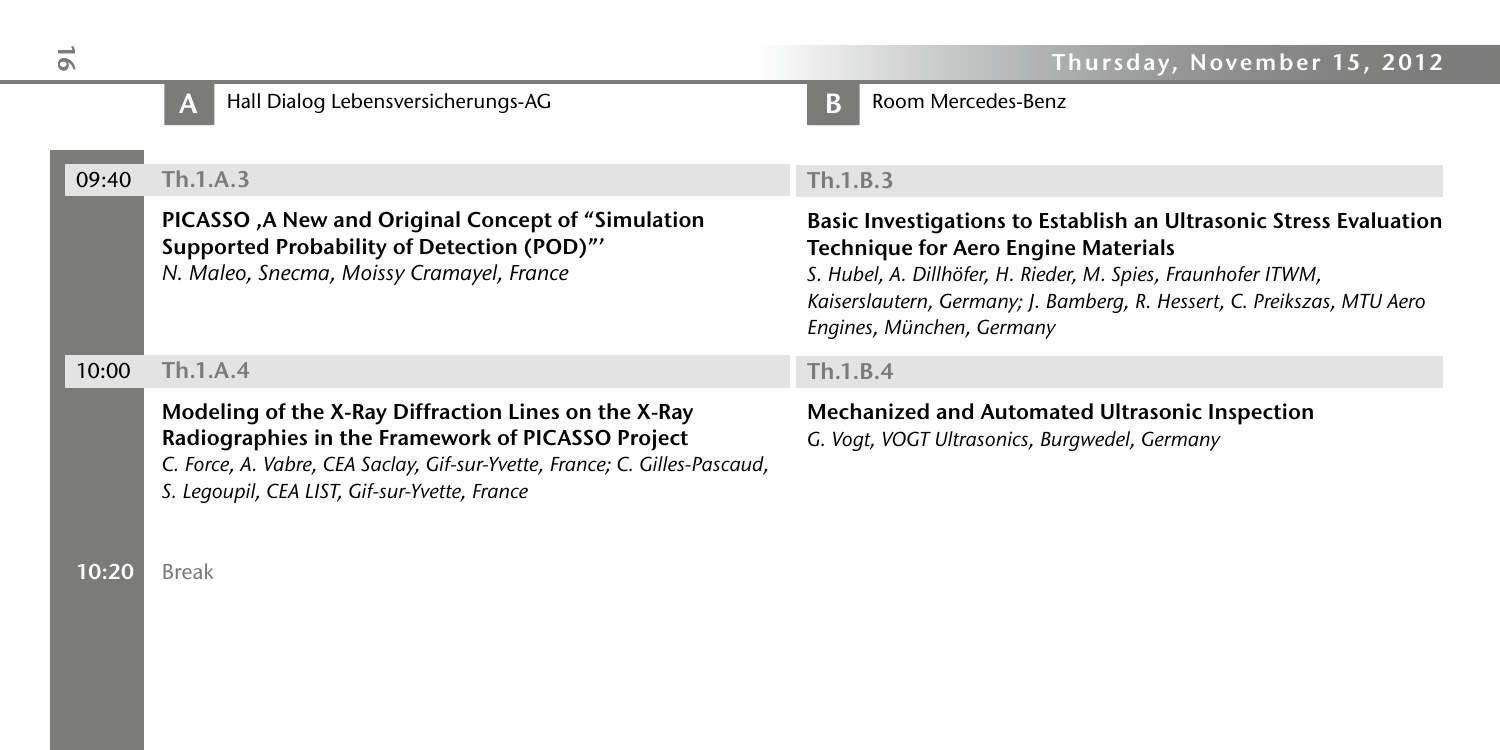|  |       | Th.2.A<br>POD II                                                                                                                                                                                                                                                                     | Th.2.B<br><b>ULTRASONIC II</b>                                                                                                                                                                                                                              |
|--|-------|--------------------------------------------------------------------------------------------------------------------------------------------------------------------------------------------------------------------------------------------------------------------------------------|-------------------------------------------------------------------------------------------------------------------------------------------------------------------------------------------------------------------------------------------------------------|
|  | 10:50 | Th.2.A.1                                                                                                                                                                                                                                                                             | Th.2.B.1                                                                                                                                                                                                                                                    |
|  |       | Simulation Supported POD Methodology and Validation for<br>Multi-Zone Ultrasonic Testing Procedure<br>R. Raillon-Picot, C. Gilles-Pascaud, CEA LIST, Gif-sur-Yvette, France;<br>F. Schubert, Fraunhofer IZFP, Dresden, Germany; J.-Y. Chatellier, Snecma,<br>Moissy Cramayel, France | Ultrasonic Techniques and Industrial Robots: Natural Evolution<br>of Inspection Systems<br>E. Cuevas Aguado, M. García Merino, Tecnatom, San Sebastian de los<br>Reyes - Madrid, Spain; M. Lopez Asens, KUKA Robots IBÉRICA, Vilanova<br>I la Geltrú, Spain |
|  | 11:10 | Th.2.A.2                                                                                                                                                                                                                                                                             | Th.2.B.2                                                                                                                                                                                                                                                    |
|  |       | Simulation Supported POD Methodology for Radiographic<br><b>Testing</b><br>C. Bellon, A. Deresch, U. Ewert, G.-R. Jaenisch, BAM, Berlin, Germany;<br>H.-U. Baron, MTU Aero Engines, München, Germany                                                                                 | Modelling of the Ultrasonic Propagation in Titanium Alloy<br><b>Materials</b><br>L. Ducousso-Ganjehi, S. Châtillon, V. Dorval, F. Jenson, C. Gilles-Pascaud,<br>CEA LIST, Gif-sur-Yvette, France                                                            |
|  | 11:30 | Th.2.A.3                                                                                                                                                                                                                                                                             | Th.2.B.3                                                                                                                                                                                                                                                    |
|  |       | Progress in POD Estimation: Methods and Tools<br>N. Dominguez, CEA LIST, Gif-sur-Yvette, France; T. Yalamas, PHIMECA<br>Engineering, Paris, France                                                                                                                                   | Non-Contact Ultrasound for Monitoring Uni- and Biaxial<br><b>Fatique Damage in Composites</b><br>M. Rheinfurth, G. Busse, University of Stuttgart, Germany                                                                                                  |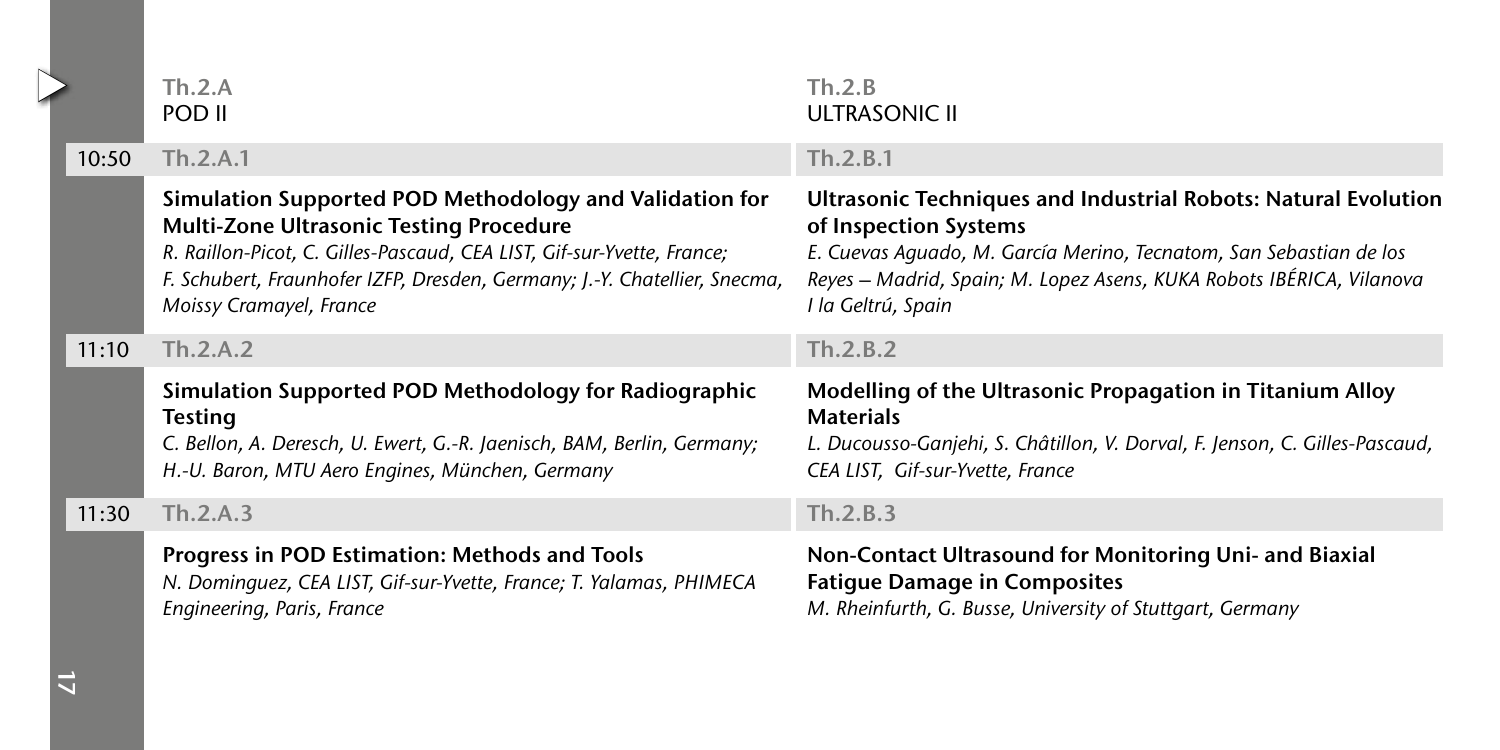|       | Hall Dialog Lebensversicherungs-AG                                                                                                                                                           | Room Mercedes-Benz<br>В                                                                                                                                                                                                                                    |
|-------|----------------------------------------------------------------------------------------------------------------------------------------------------------------------------------------------|------------------------------------------------------------------------------------------------------------------------------------------------------------------------------------------------------------------------------------------------------------|
| 11:50 | Th.2.A.4                                                                                                                                                                                     | Th.2.B.4                                                                                                                                                                                                                                                   |
|       | Capturing the POD of SHM with Guided Waves<br>C. Boller, Fraunhofer IZFP, Saarbrücken, Germany; T. Hayo, Fraunhofer<br>IZFP, Dresden, Germany                                                | Looking into Other Industries – Qualification of NDT for Swiss<br><b>Nuclear Utilities</b><br>K. Dressler, D. Algernon, P. Kicherer, SVTI, Wallisellen, Switzerland                                                                                        |
| 12:10 | Lunch                                                                                                                                                                                        |                                                                                                                                                                                                                                                            |
|       | Th.3.A<br><b>THERMOGRAPHY</b>                                                                                                                                                                | Th.3.B<br><b>ULTRASONIC III</b>                                                                                                                                                                                                                            |
| 13:30 | Th.3.A.1                                                                                                                                                                                     | Th.3.B.1                                                                                                                                                                                                                                                   |
|       | Active Thermography for Defects with Low Contrast in<br><b>Thermo-Physical Parameters</b><br>D.V. Isakov, J.L.E. Chng, K.A.C. Lee, Singapore Inst. of Manufacturing<br>Technology, Singapore | Development and Validation of Computer Models to Simulate<br>the Ultrasonic Response from Complex Real Defects<br>M. Felice, A. Velichko, P. Wilcox, University of Bristol, United Kingdom;<br>T. Barden, T. Dunhill, Rolls-Royce, Bristol, United Kingdom |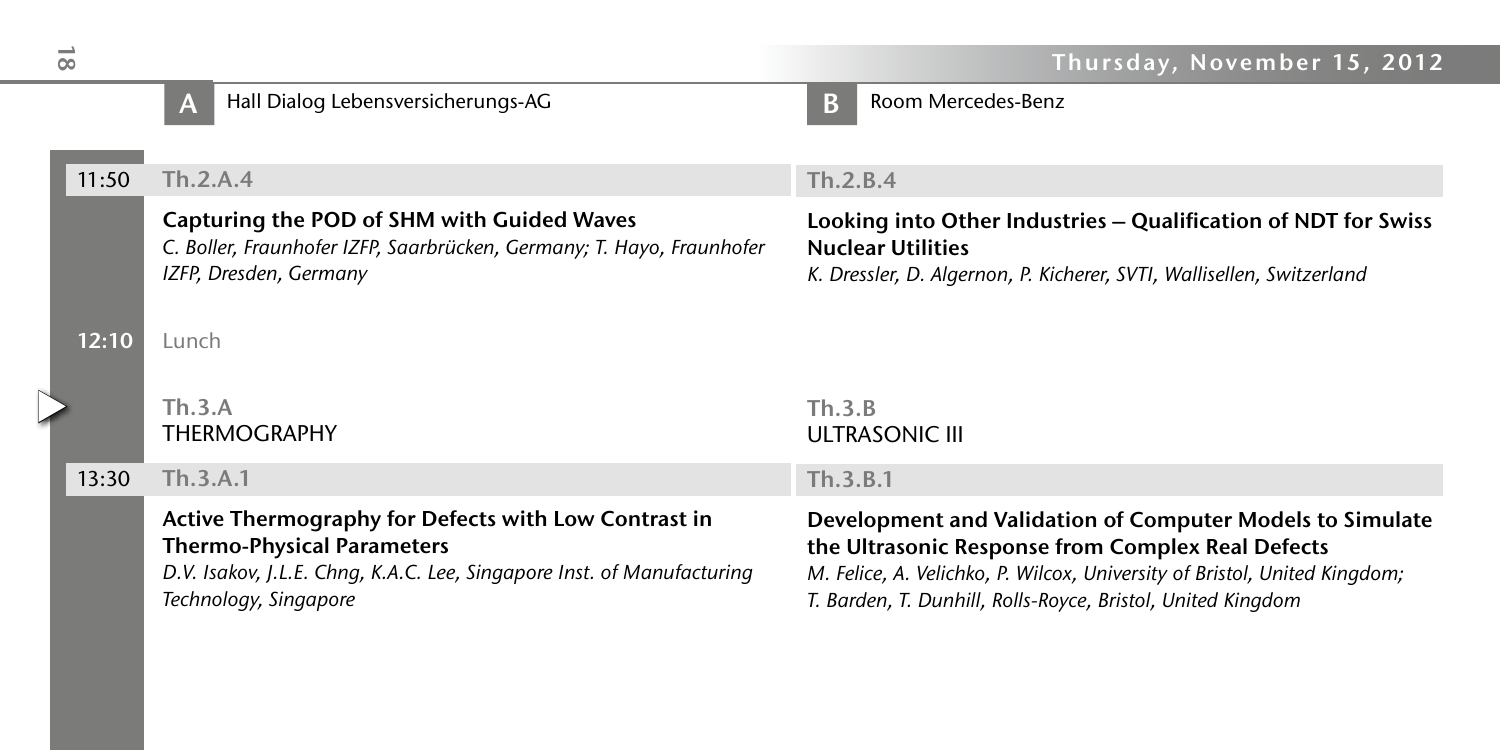| 13:50 | Th.3.A.2                                                                                                                                                                                                                       | Th.3.B.2                                                                                                                                                                            |
|-------|--------------------------------------------------------------------------------------------------------------------------------------------------------------------------------------------------------------------------------|-------------------------------------------------------------------------------------------------------------------------------------------------------------------------------------|
|       | Improvement of Lockin-Thermographic NDT by an Iterative<br><b>Adaption of Optical Excitation</b><br>M. Rahammer, K. Artzt, N. Holtmann, G. Busse, University of Stuttgart,<br>Germany                                          | Non-Destructive Testing of Hollow Sphere Sandwich Plates<br><b>Using Guided Waves</b><br>S. Hosseini, U. Gabbert, C. Willberg, Otto-von-Guericke Universität,<br>Magdeburg, Germany |
| 14:10 | Th.3.A.3                                                                                                                                                                                                                       | Th.3.B.3                                                                                                                                                                            |
|       | <b>Crack Detection at Aluminum Fuselages by Induction Excited</b><br>Thermography<br>C. Srajbr, edevis, Stuttgart, Germany; K. Bräutigam, Lufthansa Technik,<br>Frankfurt, Germany                                             | A Particle Filter and Lamb Wave Based On-Line Prognosis<br><b>Method of Crack Propagation in Aluminum Plates</b><br>W. Yang, Nanjing University, Nanjing, China                     |
| 14:30 | <b>Break</b>                                                                                                                                                                                                                   |                                                                                                                                                                                     |
|       | Th.4.A<br>NDT "OUT OF THE BOX"                                                                                                                                                                                                 |                                                                                                                                                                                     |
| 15:00 | Th.4.A.1                                                                                                                                                                                                                       |                                                                                                                                                                                     |
| ø     | Aircraft Engine Blade Tip Monitoring Using Pulsed Eddy Current Technology<br>C. Mandache, National Research Council Canada, Ottawa, Canada; T. McElhinney, N. Mrad, Defence Research and Development Canada, Ottawa,<br>Canada |                                                                                                                                                                                     |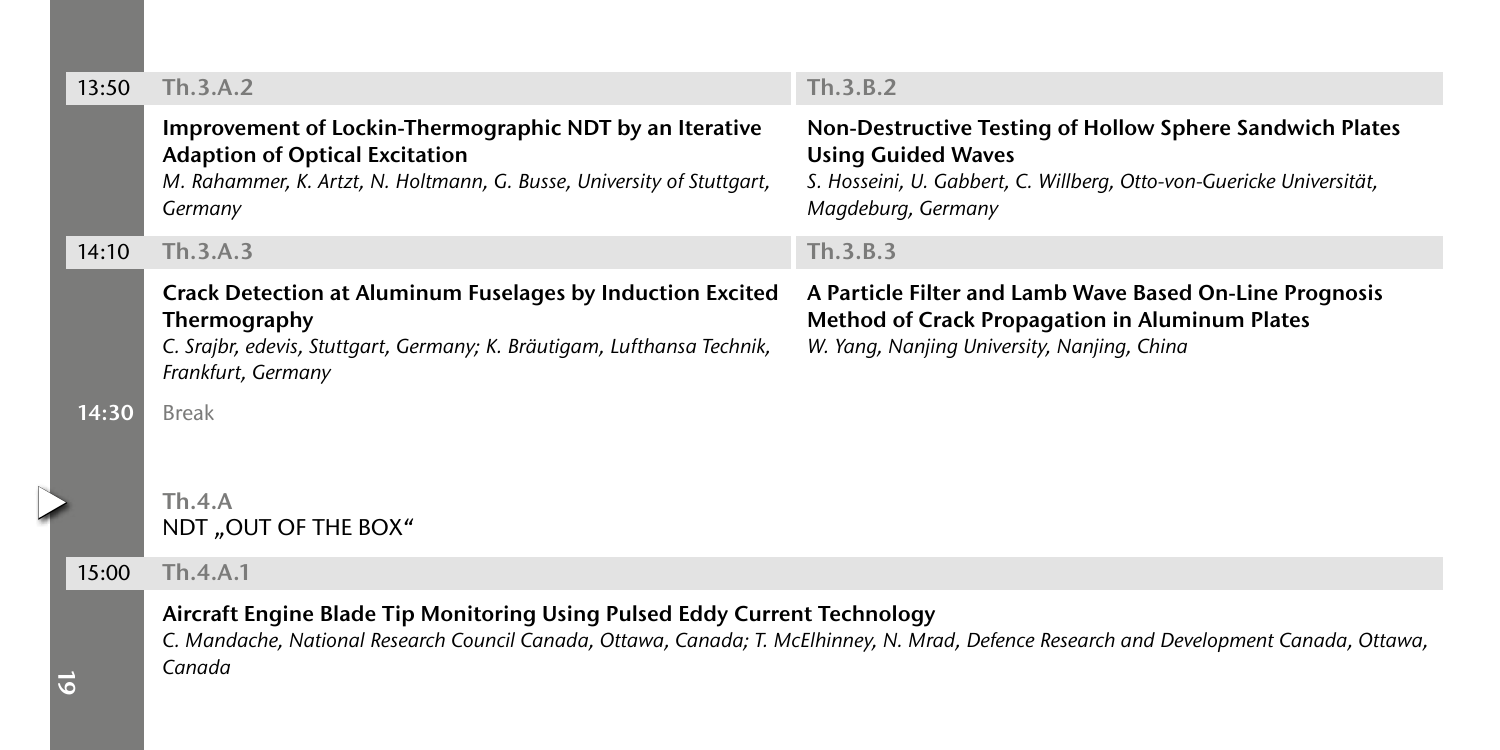| P <sub>1</sub> | <b>Impact Monitoring in Smart Structures Based on</b><br><b>Gaussian Processes</b><br>M.A. Torres-Arredondo, C.-P. Fritzen, University of Siegen,<br>Germany                                                                                                                                    |
|----------------|-------------------------------------------------------------------------------------------------------------------------------------------------------------------------------------------------------------------------------------------------------------------------------------------------|
| P <sub>2</sub> | <b>Eddy Current Signal Response Predictions for Use in</b><br>Model Assisted POD Estimations Based on Different<br><b>Flaw Characteristics</b><br>A. Rosell, Volvo Aero Corporation, Trollhättan, Sweden;<br>G. Persson, Chalmers University of Technology, Göteborg,<br>Sweden                 |
| P <sub>3</sub> | Advances in Ultrasound Longitudinal Speed<br><b>Characterization of Unidirectional CFRP Laminates:</b><br><b>Simulations and Measurements</b><br>P. Pereira Junior, T. Gomes Rodovalho, R. Gonçalves,<br>R. Junqueira Leão, A.A. Santos, Universidade Estadual de<br>Campinas, Campinas, Brazil |
| P <sub>4</sub> | <b>Corrosion Steel Bar Inspection under Steel Plate Using</b><br><b>Pulsed Eddy Current Testing</b><br>D. Suh, Raynar, Daejon, South Korea; J.E. Jang, K.S. Jang,<br>D.H. Lee, SAE-AN, Seoul, South Korea                                                                                       |
| P <sub>5</sub> | A Hybrid Formulation Using Transition Matrix Method<br>and Finite Elements in a 2D Eddy Current Interaction<br>Problem<br>L. Larsson, Chalmers University of Technology, Göteborg,<br>Sweden; A. Rosell, Volvo Aero Corporation, Trollhättan,<br>Sweden                                         |
| P6             | The Application of High Energy Industrial CT System<br>in Aero-Engine Blades NDT<br>Y. Xiao, Tsinghua University, Beijing, China; Y. Li, Granpect<br>Company, Beijing, China                                                                                                                    |
| P7             | High Resolution Single Crystal Scintillator Plates Used<br>for Light Weight Material X-Ray Radiography<br>J. Tous, K. Blazek, Crytur, Turnov, Czech Republic                                                                                                                                    |
| P <sub>8</sub> | On the Application of X-Ray Computed Tomography<br>for the Investigation of Aerospace Materials<br>A. Zorrilla, C. Galleguillos, N. Gutiérrez, F. Lasagni,<br>FADA-CATEC, La Rinconada, Spain                                                                                                   |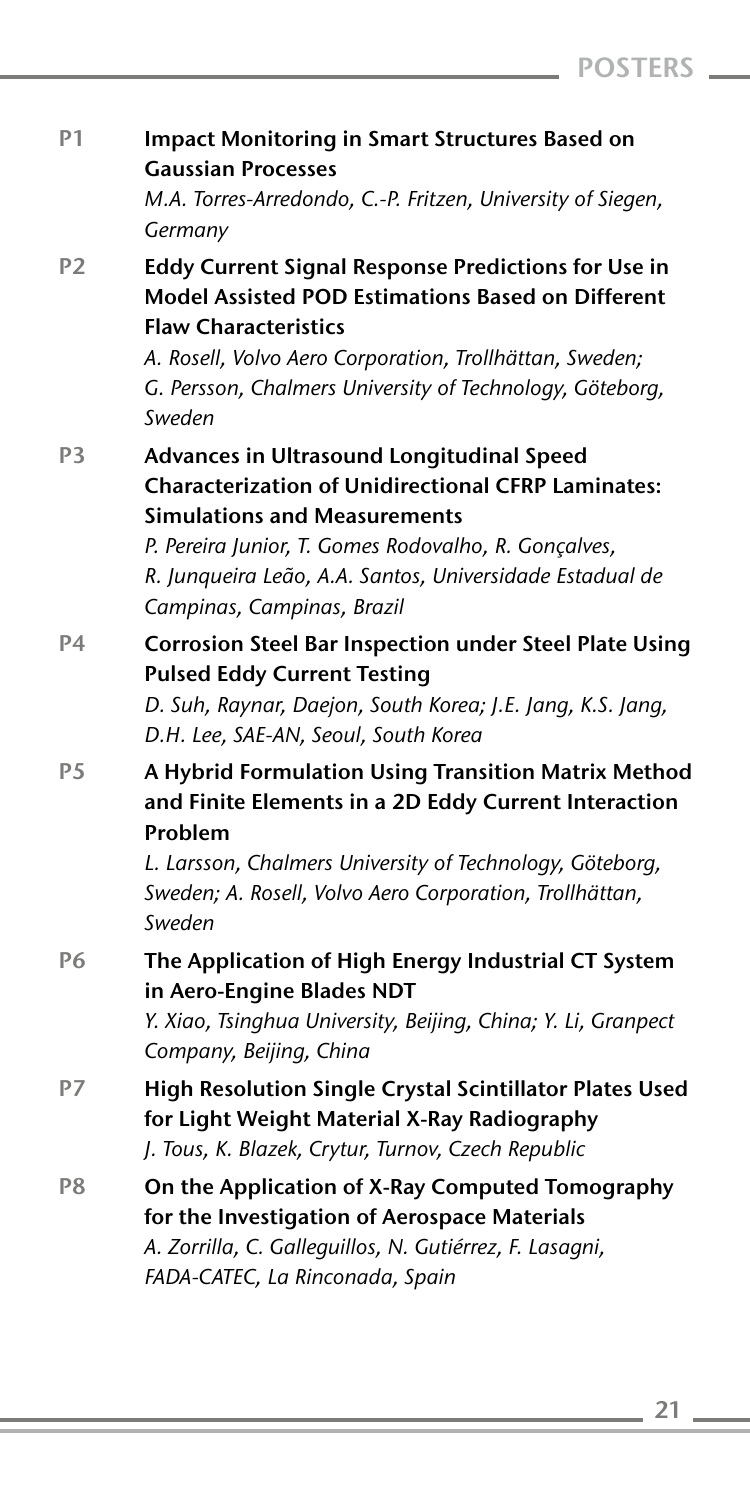# Friday, November 16, 2012 Posters

- P9 Determination of Damage Evolution in CFRP by Thermoelastic Stress Analysis at Dynamic Low Frequencies *A. Zorrilla, R. Fernandez, N. Gutiérrez, F. Lasagni, FADA-CATEC, La Rinconada, Spain*
- P10 Ultrasonic Phased Array Inspection of CFRP Radii *F. Lasagni, M.d. Santamaria, FADA-CATEC, La Rinconada, Spain; J.M. Gallardo, Universidad de Sevilla, Spain*
- P11 Practical Applications of Air-Coupled Ultrasonic **Technique**

*W. Hillger, L. Bühling, D. Ilse, Ingenieurbüro Dr. Hillger, Braunschweig, Germany*

P12 Practical Comparison and Requirements Using UV-LED-Lamps instead of Bulb-Based UV-Sources for Fluorescent Stimulation in Magnetic and Penetrant **Testing** 

*M. Breit, RIL-CHEMIE, Kleinblittersdorf, Germany*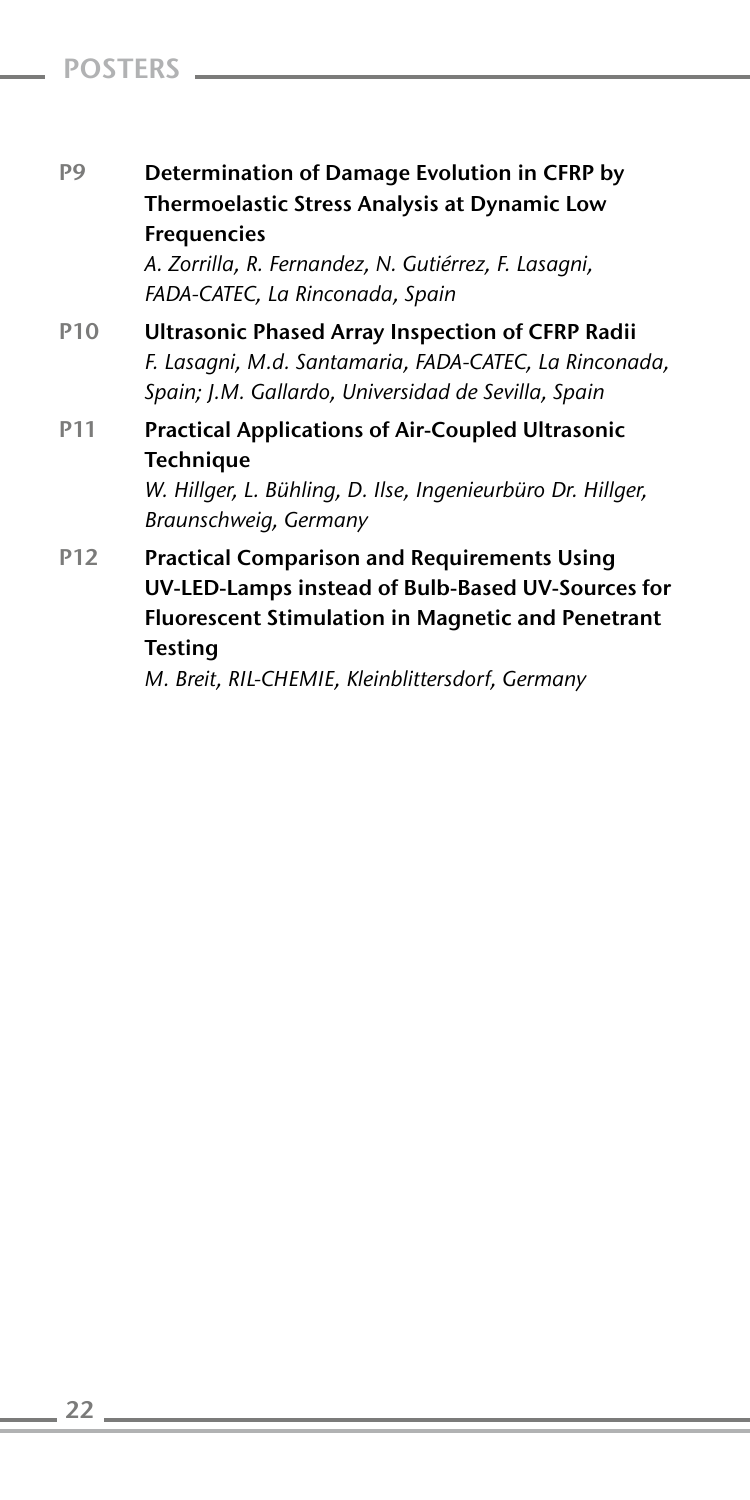# Post Workshop on Simulation Supported Probability of Detection Methodology

The demonstration workshop is based on the results of the EUsupported research collaborative project PICASSO, implemented to develop a new and original concept enabling the use of simulated data to complement existing experimental data bases in order to produce "simulation-supported Non Destructive Testing (NDT) Probability of Detection (POD) curves".

The PICASSO Project assembles a team of 14 partners from five EU Member States, representing Industry, Academia & Research, and SMEs.

The main result of the PICASSO project is the development and the verification of a concept of "simulation-supported POD" by way of initial realistic results and verified methodologies. The workshop will provide insight on application cases from ultrasonic testing (UT), electromagnetic testing (ET), and radiographic testing (RT). The focus is on demonstration of different simulation tools with respect to these NDT reliability investigations.

Through realistic industrial applications, design offices and maintenance departments will benefit from the overview of the potential impacts.

The participation is included in the fee for the Aerospace Symposium.